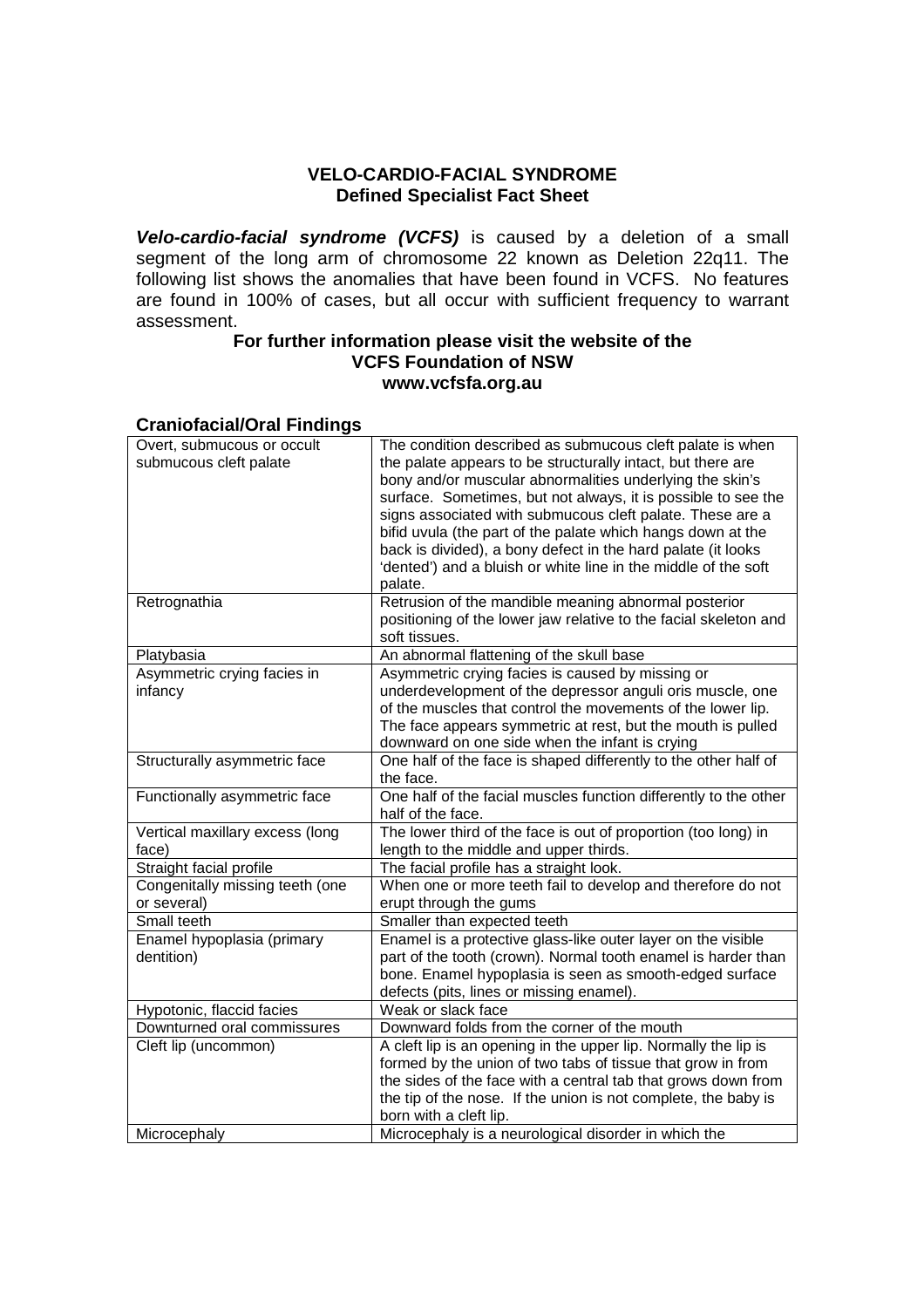|                               | circumference of the head is smaller than average for the<br>age and gender of the person because the brain has not<br>developed properly or has stopped growing.                                                                                                    |
|-------------------------------|----------------------------------------------------------------------------------------------------------------------------------------------------------------------------------------------------------------------------------------------------------------------|
| Small posterior cranial fossa | The cranial fossa is part of the skull that surrounds and<br>protects the brain. The frontal lobe of the brain is situated in<br>the anterior cranial fossa, the temporal lobe in the middle<br>cranial fossa, and the cerebellum in the posterior cranial<br>fossa. |

**Eye Findings** - Eye: The organ of sight. The eye has a number of components. These components include but are not limited to the cornea, iris, pupil, lens, retina, macula, optic nerve, choroid and vitreous.

| Tortuous retinal vessels                           | The vessels which supply and drain the retina are full of                                                                                                                                                                                                                                                                                                                                                                                                                                                                                                                                                                        |
|----------------------------------------------------|----------------------------------------------------------------------------------------------------------------------------------------------------------------------------------------------------------------------------------------------------------------------------------------------------------------------------------------------------------------------------------------------------------------------------------------------------------------------------------------------------------------------------------------------------------------------------------------------------------------------------------|
|                                                    | twists, turns, or bends.                                                                                                                                                                                                                                                                                                                                                                                                                                                                                                                                                                                                         |
| Suborbital congestion ("allergic<br>shiners")      | Darkening of the lower eyelids due to nasal congestion and<br>suborbital edema.                                                                                                                                                                                                                                                                                                                                                                                                                                                                                                                                                  |
| Strabismus also known as cross-                    | This is a visual disorder when one eye cannot focus with the                                                                                                                                                                                                                                                                                                                                                                                                                                                                                                                                                                     |
| eyed, wall-eyes, wandering eyes,<br>deviating eye. | other, ie one eye tends to cross or turn from what you are<br>looking at.                                                                                                                                                                                                                                                                                                                                                                                                                                                                                                                                                        |
| Narrow palpebral fissures                          | The opening for the eyes between the eyelids is narrowed.                                                                                                                                                                                                                                                                                                                                                                                                                                                                                                                                                                        |
| Posterior embryotoxon                              | A developmental abnormality marked by a prominent<br>ringlike opacity at the margin of the cornea. The cornea is<br>the transparent structure forming the anterior part of the<br>fibrous tunic of the eye.                                                                                                                                                                                                                                                                                                                                                                                                                      |
| Small optic disk                                   | The beginning of the optic nerve in the retina is called the<br>optic nerve head or optic disc.                                                                                                                                                                                                                                                                                                                                                                                                                                                                                                                                  |
| Prominent corneal nerves                           | Corneal Nerves are nerves in the eye that are attached to<br>the cornea. They are called prominent when they are visible<br>by examination.                                                                                                                                                                                                                                                                                                                                                                                                                                                                                      |
| Cataract                                           | A cataract is a clouding of the normally clear lens of the<br>eye. When the amount of light that passes through the lens<br>is reduced and scattered by the cataract, images are not<br>correctly focused on the retina at the back of the eye. The<br>result is that vision becomes poor - it can be compared to<br>looking through a frosted or steamed window.                                                                                                                                                                                                                                                                |
| Iris nodules                                       | Iris nodules can either be busacca or koeppe which are<br>granulomas attached to the iris, or true iris nodules.                                                                                                                                                                                                                                                                                                                                                                                                                                                                                                                 |
| Iris coloboma (uncommon)                           | Coloboma of the iris is visible as a hole, split, or cleft in the<br>iris. Colobomas of the iris may appear as a black, round hole<br>located in or adjacent to the iris (colored portion of the eye).<br>It can appear as a black notch of varying depth at the edge<br>of the pupil, giving the pupil an irregular shape. It can also<br>appear as a split in the iris from the pupil to the edge of the<br>A small coloboma, especially if it is not attached to the<br>iris.<br>pupil, may allow a secondary image to focus on the back of<br>the eye, causing a ghost image, blurred vision, or decreased<br>visual acuity. |
| Retinal coloboma (uncommon)                        | Coloboma implies the absence of tissue. A notch or cleft of<br>the retina (part of the retina is missing).                                                                                                                                                                                                                                                                                                                                                                                                                                                                                                                       |
| Small eyes                                         | Small eyes come in all shapes, and tend to be smaller in<br>width or length than average eyes, or in comparison to the<br>rest of your features.                                                                                                                                                                                                                                                                                                                                                                                                                                                                                 |
| Mild orbital hypertelorism                         | Orbital Hypertelorism is a condition in which the position of<br>the orbits is lateral to the normal position, causing the eyes<br>to be too far apart and grossly deforming the appearance.                                                                                                                                                                                                                                                                                                                                                                                                                                     |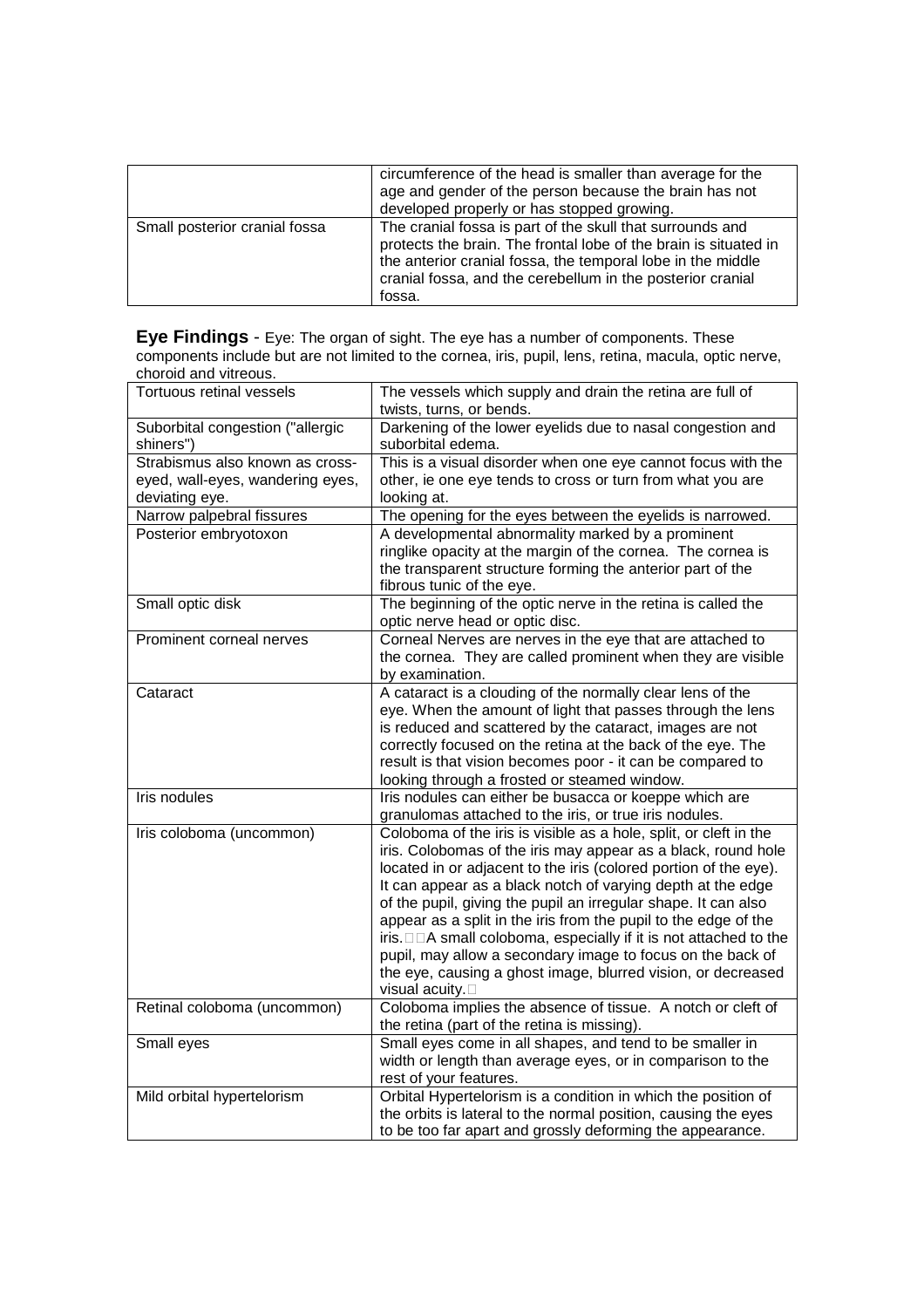| Mild vertical orbital dystopia | The term dystopia indicates the mono- and bilateral<br>asymmetry of the orbits. |
|--------------------------------|---------------------------------------------------------------------------------|
| Puffy upper eyelids            | Laxity of the eyelid skin and protrusion of fat around the<br>eves.             |

**Ear/Hearing Findings** - The ear is made up of three different parts: the outer ear (the part you can see); the middle ear (which is separated from the outer ear by the eardrum and contains tiny bones that amplify sound waves); and the inner ear (where sound waves are translated into electrical impulses and sent to the brain).

| Overfolded helix                   | The helix is the curled ridge made of cartilage on the outer<br>edge of the ear. |
|------------------------------------|----------------------------------------------------------------------------------|
| <b>Attached lobules</b>            | Lobules are at the bottom of the outer ear, the soft tissue                      |
|                                    | that hangs down. It is most commonly free hanging.                               |
| Protuberant, cup-shaped ears       | Protuberant simply means curved outward. The ears are                            |
|                                    | formed into a forward round shape often described as cup                         |
|                                    | shaped.                                                                          |
| Small ears                         | Microtia by definition means small ear or underdevelopment                       |
|                                    | of the outer ear.                                                                |
|                                    | Microtia is usually broken down into four categories:                            |
|                                    | Grade I - looks like a normal ear but is slightly small with                     |
|                                    | identifiable structures and a small but present external ear                     |
|                                    |                                                                                  |
|                                    | canal.                                                                           |
|                                    | Grade II – looks like a curved mass of tissue described as a                     |
|                                    | partial or hemi-ear with a closed off or stenotic (narrow)                       |
|                                    | external ear canal producing a conductive hearing loss.                          |
|                                    | Grade III - is absence of the external ear with a small peanut                   |
|                                    | vestige structure and an absence of the external ear canal                       |
|                                    | and ear drum.                                                                    |
|                                    | Grade IV - is absence of the total ear or anotia.                                |
|                                    | VCFS is usually only associated with Grade 1.                                    |
| Mildly asymmetric ears             | Asymmetric means uneven therefore one ear is lower than                          |
|                                    | the other                                                                        |
| Frequent otitis media              | Otitis media is an infection or inflammation of the middle ear.                  |
|                                    | (see booklet medical section for more in depth information)                      |
| Mild conductive hearing loss       | Conductive hearing loss occurs when sound is not                                 |
|                                    | conducted efficiently through the outer ear canal to the                         |
|                                    | eardrum and the tiny bones, or ossicles, of the middle                           |
|                                    | ear. Conductive hearing loss usually involves a reduction in                     |
|                                    | sound level, or the ability to hear faint sounds. This type of                   |
|                                    | hearing loss can often be medically or surgically corrected.                     |
| Sensori-neural hearing loss (often | Sensorineural hearing loss occurs when there is damage to                        |
| unilateral)                        | the inner ear (cochlea) or to the nerve pathways from the                        |
|                                    | inner ear (retrocochlear) to the brain. Sensorineural hearing                    |
|                                    | loss cannot be medically or surgically corrected. It is a                        |
|                                    | permanent loss. Sensorineural hearing loss not only                              |
|                                    |                                                                                  |
|                                    | involves a reduction in sound level, or ability to hear faint                    |
|                                    | sounds, but also affects speech understanding, or ability to                     |
|                                    | hear clearly. Unilateral means it affects only one ear.                          |
| Ear tags or pits (uncommon)        | An ear tag is a small skin tag or pit in front of the external                   |
|                                    | ear.                                                                             |
| Narrow external ear canals         | The external ear canals are the narrow, tubelike passage                         |
|                                    | through which sound enters the ear. Also called external                         |
|                                    | auditory canal. In some VCFS individuals this is narrower                        |
|                                    | than normal leading to ear wax blockages. In most cases,                         |
|                                    | blockage of the ear canal with wax is a harmless event.                          |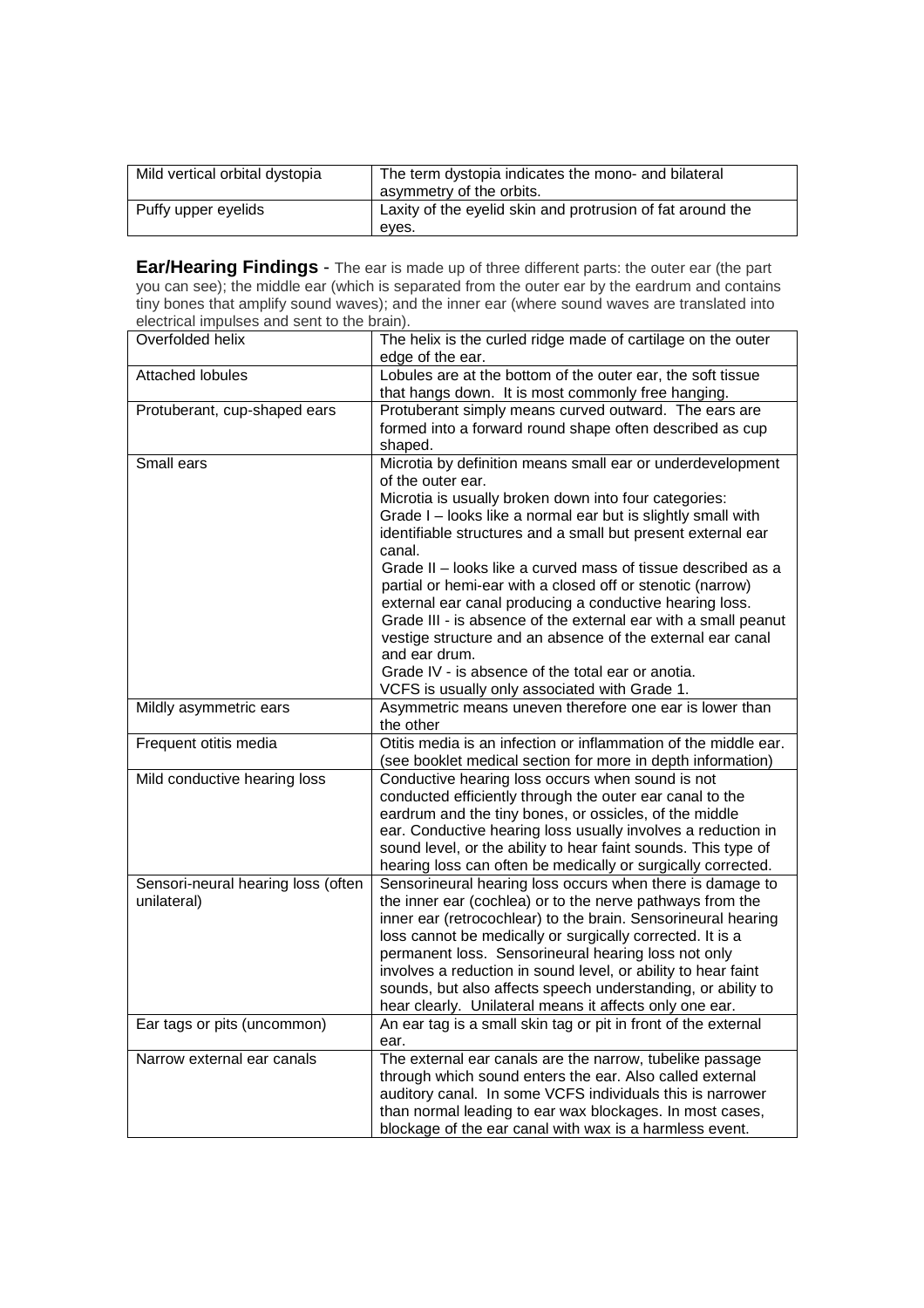**Nasal Findings** – The nose consists of the dorsum (top of the nose) composed mostly of bone and skin, and the lower part of the nose called the ala, which consists of cartilage and skin. The cartilages themselves are divided into the upper cartilages called the upper lateral cartilages and the lower cartilages called the alar cartilages. The alar cartilages also define the rim of the nostrils.

| Prominent nasal bridge                | A large top part of the nose                                                                                                                                                                                   |
|---------------------------------------|----------------------------------------------------------------------------------------------------------------------------------------------------------------------------------------------------------------|
| Bulbous nasal tip                     | Bulbous nasal tip, refers to enlargement or broadening of the<br>tip of the nose. In other words the nose looks to wide.<br>The nasal tip appears squarer whereas the normal nasal tip<br>appears tri-angular. |
| Mildly separated nasal domes          | Nasal tip (end of nose) appears bifid                                                                                                                                                                          |
| Pinched alar base, narrow<br>nostrils | The alar base is an integral structure of the base of the nose<br>and plays a significant role in its overall appearance and<br>balance. The rim of the nostrils appear pushed together.                       |
| Narrow nasal passages                 | The passages are smaller than normal.                                                                                                                                                                          |

**Cardiac and Thoracic Vascular Findings** – The heart consists of 4 chambers. A left and right atria; the receiving chambers and the left and right ventricles the pumping chambers of the heart. The right side receives deoxygenated blood from the body and pumps it to the lungs. The left side receives the oxygenated blood from the lungs and pumps it to the body.

| Ventricular septal defect (VSD) | The ventricular septum is the wall that separates the<br>pumping chambers (bottom chambers) of the heart. A hole<br>in this wall is called a VSD. The hole is further defined by its<br>location in the wall.                                                                                                                                                                                                                                                                                                                                                                                                                                                                                                                                                                                                                                                                                                                                                                                                                                                                                                                     |
|---------------------------------|-----------------------------------------------------------------------------------------------------------------------------------------------------------------------------------------------------------------------------------------------------------------------------------------------------------------------------------------------------------------------------------------------------------------------------------------------------------------------------------------------------------------------------------------------------------------------------------------------------------------------------------------------------------------------------------------------------------------------------------------------------------------------------------------------------------------------------------------------------------------------------------------------------------------------------------------------------------------------------------------------------------------------------------------------------------------------------------------------------------------------------------|
| Atrial septal defect (ASD)      | The atrial septum is the wall that separates the receiving<br>chambers (top chambers) of the heart. A hole in this wall is<br>called an ASD. The hole is further defined by its location in<br>the wall.                                                                                                                                                                                                                                                                                                                                                                                                                                                                                                                                                                                                                                                                                                                                                                                                                                                                                                                          |
| Pulmonic atresia or stenosis    | Atresia means an absence. Stenosis means a narrowing.<br>Pulmonic refers to the valve on the right side of the heart<br>between the right ventricle and the pulmonary artery. This<br>valve can be either absent or narrowed.                                                                                                                                                                                                                                                                                                                                                                                                                                                                                                                                                                                                                                                                                                                                                                                                                                                                                                     |
| Tetralogy of Fallot (TOF)       | This is a combination of defects which present together:<br>Ventricular septal defect - (see defn above) is usually<br>located in the most superior aspect of the septum.<br>Overriding aorta – the aorta normally exits from the left<br>$\bullet$<br>ventricle. An overriding aorta is where the aorta is<br>positioned directly over a VSD, instead of over the left<br>ventricle. Blood from both the right and left ventricle exit<br>through the aorta in this condition.<br>Pulmonary stenosis (see defn above) results in right<br>$\bullet$<br>ventricular outflow tract obstruction, The degree of<br>stenosis varies between individuals with TOF and is the<br>primary determinant of symptoms and severity.<br>Right ventricular hypertrophy: this means the right<br>٠<br>ventricle is more muscular than normal. This occurs<br>because the right ventricular wall increases in size to<br>deal with the increased obstruction to the right outflow<br>tract (the pulmonary stenosis). This feature is generally<br>agreed to be a secondary anomaly, as the level of<br>hypertrophy generally increases with age. |
| Right sided aorta               | In right aortic arch the descending thoracic aorta crosses the                                                                                                                                                                                                                                                                                                                                                                                                                                                                                                                                                                                                                                                                                                                                                                                                                                                                                                                                                                                                                                                                    |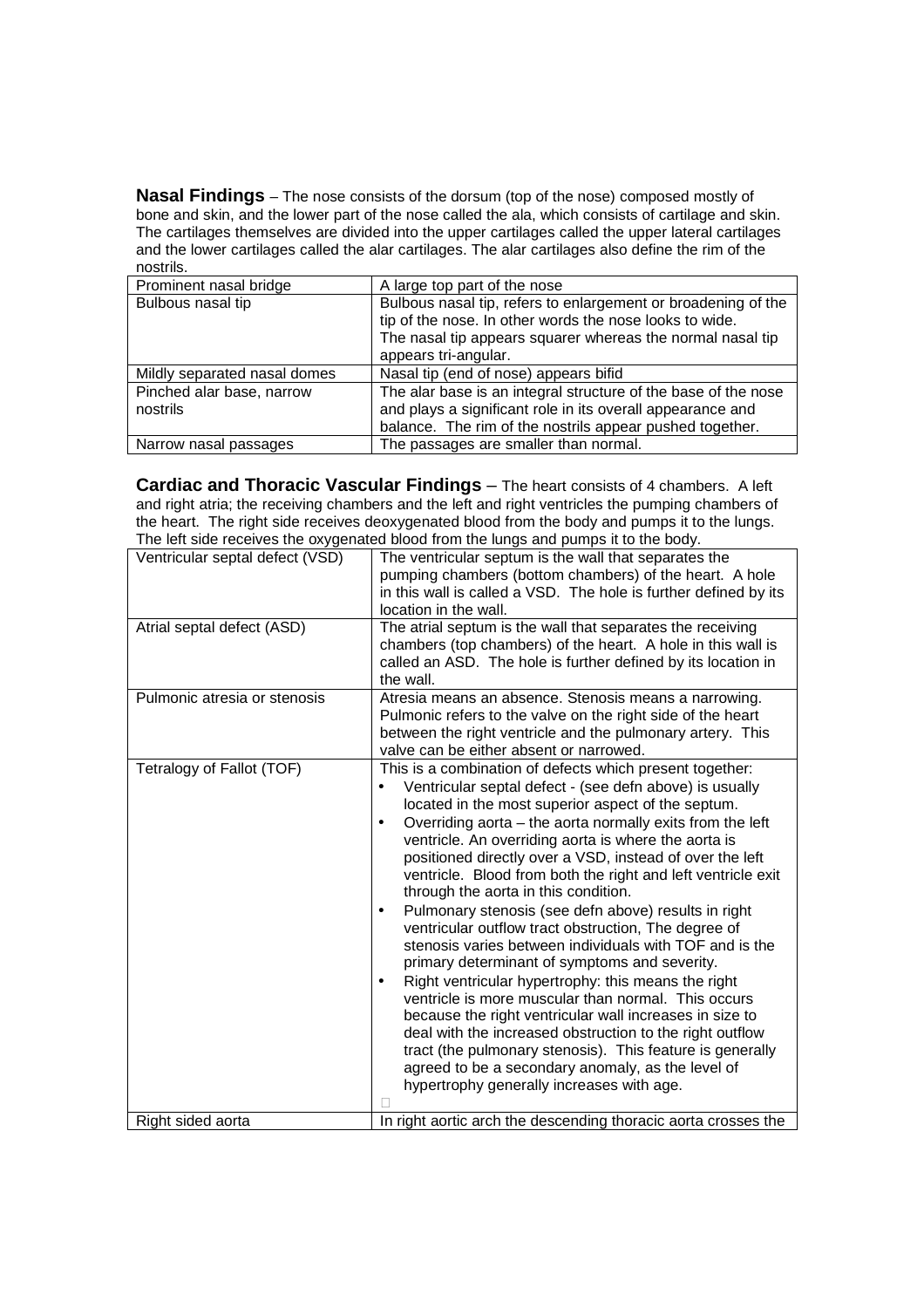| (The aorta is the main blood<br>vessel leaving the left side of the<br>heart and distributes blood<br>around the body. It is usually left | right mainstem bronchus. It is often associated with tetralogy<br>of Fallot, pulmonary atresia, truncus arteriosus and other<br>cono-truncal anomalies.<br>A right aortic arch can result aberrant branching of the arch                                                                                                                                                                                                                                                                                                                                                                                              |
|-------------------------------------------------------------------------------------------------------------------------------------------|-----------------------------------------------------------------------------------------------------------------------------------------------------------------------------------------------------------------------------------------------------------------------------------------------------------------------------------------------------------------------------------------------------------------------------------------------------------------------------------------------------------------------------------------------------------------------------------------------------------------------|
| sided).                                                                                                                                   | vessels.                                                                                                                                                                                                                                                                                                                                                                                                                                                                                                                                                                                                              |
| <b>Truncus arteriosus</b>                                                                                                                 | Truncus arteriosus means that one single great vessel<br>(truncus) leads out of the heart, instead of a pulmonary<br>artery and an aorta. There is also a large VSD. As a result<br>of truncus arteriosus, oxygen-rich and oxygen-poor blood<br>mix within the heart via the VSD and are pumped both to the<br>lungs and to the rest of the body.                                                                                                                                                                                                                                                                     |
| Patent ductus arteriosus (PDA)                                                                                                            | Before birth, the two major arteries-the aorta and the<br>pulmonary artery-are normally connected by a blood vessel<br>called the ductus arteriosus, which is an essential part of the<br>fetal circulation. After birth, the vessel is supposed to close<br>within a few days as part of the normal changes occurring in<br>the baby's circulation. In some babies, however, the ductus<br>arteriosus remains open (patent). This opening allows blood<br>to flow directly from the aorta into the pulmonary artery,<br>which can put a strain on the heart and increase the blood<br>pressure in the lung arteries. |
| Interrupted aorta, type B                                                                                                                 | Complete discontinuation between the ascending and<br>descending thoracic aorta.<br>Type A: Interruption distal to the subclavian artery that is<br>ipsilateral to the second carotid artery.<br>Type B: Interruption between second carotid artery and<br>ipsilateral subclavian artery.<br>Interruption between carotid arteries.                                                                                                                                                                                                                                                                                   |
| Coarctation of the aorta                                                                                                                  | Coarctation of the aorta is a constriction (narrowing) of a part<br>of the aorta, the main artery carrying blood to the body. This<br>generally occurs close to the region where arteries to the<br>head and neck arise. The constriction obstructs blood flow to<br>the lower parts of the body. It causes blood pressure to<br>increase above the coarctation, resulting in higher blood<br>pressure in the upper part of the body compared with the<br>lower part of the body.                                                                                                                                     |
| Aortic valve anomalies                                                                                                                    | The aortic valve connects the left ventricle and the aorta.<br>Normally it is comprised of three cusps (leaflets), the valve's<br>function is to prevent blood flow back into the left ventricle<br>once it has moved into the aorta for peripheral circulation.<br>Congenital anomalies include abnormal cusp number,<br>stenosis, atresia, regurgitation (leaking valve) and prolapse<br>(valve does not close properly).                                                                                                                                                                                           |
| Aberrant subclavian arteries                                                                                                              | The right subclavian artery arises from the aorta distal to the<br>left subclavian artery. Left aortic arch with (retroesophageal)<br>aberrant right subclavian artery is the most common aortic<br>arch anomaly.                                                                                                                                                                                                                                                                                                                                                                                                     |
| Vascular ring                                                                                                                             | The defining feature of all vascular rings is encirclement of<br>the trachea and esophagus by connected segments of the<br>aortic arch and its branches.                                                                                                                                                                                                                                                                                                                                                                                                                                                              |
| Anomalous origin of carotid artery                                                                                                        | An anomalous phenomenon deviates from what is expected.<br>Therefore in this condition the carotid artery comes off the<br>aorta in a different place to normal.                                                                                                                                                                                                                                                                                                                                                                                                                                                      |
| Transposition of the great vessels                                                                                                        | In the normal heart the right side of the heart receives blood<br>from the body and sends it to the lungs. The left side of the                                                                                                                                                                                                                                                                                                                                                                                                                                                                                       |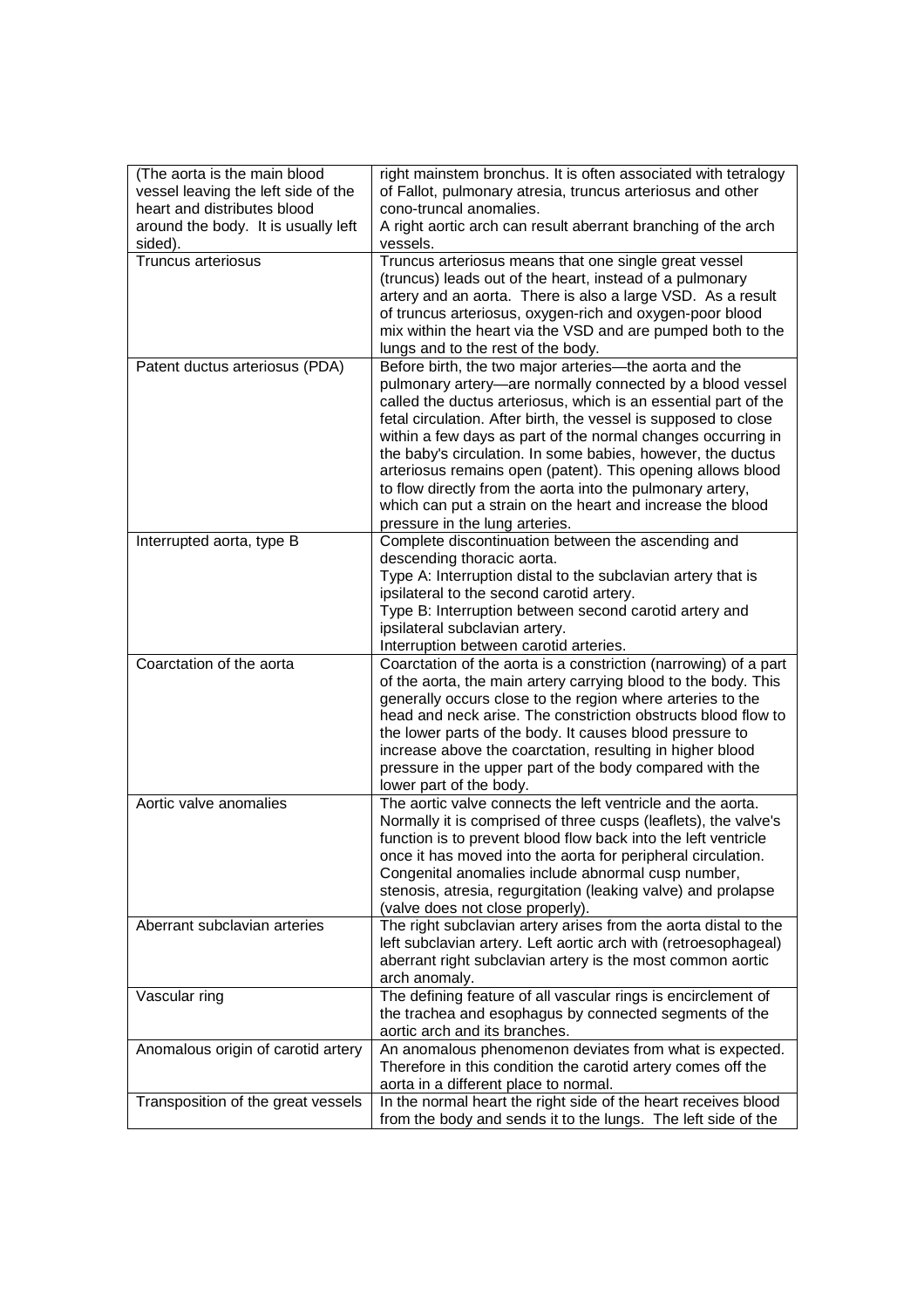|                   | heart receives blood from the lungs and sends it to the body.<br>In transposition of the great arteries, the aorta and<br>pulmonary artery are reversed. Therefore the right side<br>receives blood from the body and send it back to the body.<br>The left side of the heart receives blood from the lungs and<br>sends it back to the lungs. For survival an ASD or VSD (or<br>both) must be present so that the oxygenated and<br>deoxygenated blood can mix. This connection can be made<br>surgically until the infant is stable for corrective surgery.                                                                                                                                                                                                         |
|-------------------|-----------------------------------------------------------------------------------------------------------------------------------------------------------------------------------------------------------------------------------------------------------------------------------------------------------------------------------------------------------------------------------------------------------------------------------------------------------------------------------------------------------------------------------------------------------------------------------------------------------------------------------------------------------------------------------------------------------------------------------------------------------------------|
| Tricuspid atresia | Atresia means absent. An absent tricuspid valve means no<br>blood can flow from the right atrium to the right ventricle. As<br>a result, the right ventricle is small and not fully developed.<br>The child's survival depends on there being an ASD and<br>usually a VSD. As a result, the venous blood that returns to<br>the right atrium flows through the ASD and into the left<br>atrium. There it mixes with oxygen-rich blood from the lungs.<br>Most of this poorly oxygenated mixture goes from the left<br>ventricle into the aorta and on to the body. The rest flows<br>through the VSD into the small right ventricle, through the<br>pulmonary artery and back to the lungs. Because of this<br>abnormal circulation, the child looks blue (cyanotic). |

### **Vascular Anomalies**

| Medially displaced internal carotid | Variations of the course of the internal carotid artery in the |
|-------------------------------------|----------------------------------------------------------------|
| arteries                            | parapharyngeal space where the carotids usually placed         |
|                                     | laterally tend to a more central (medial) position.            |
| Tortuous or kinked internal         | Variations of the course of the internal carotid artery in the |
| carotids                            | parapharyngeal space either looping or kinking which can       |
|                                     | lead to bulging and partially obliterating the piriform sinus. |
| Jugular vein anomalies              | The jugular veins are in the neck and drain blood from the     |
|                                     | head, brain, face and neck and convey it toward the heart.     |
|                                     | Any deviation from their normal shape or route is termed an    |
|                                     | anomaly.                                                       |
| Absence of internal carotid artery  | Not having an internal carotid artery present on one side of   |
| (unilateral)                        | the neck                                                       |
| Absence of vertebral artery         | Not having vertebral artery present on one side of the spine   |
| (unilateral)                        | leading to the circle of Willis.                               |
| Low bifurcation of common           | Where the bifurcation or forking of the common carotid         |
| carotid                             | occurs lower than normal sometimes in the thoracic region      |
| Tortuous or kinked vertebral        | Looping or kinking of the vertebral arteries that lead to      |
| arteries                            | bulging and obstruction.                                       |
| Reynaud's phenomenon                | Reynaud's phenomenon is a circulatory disorder. During an      |
|                                     | attack, blood vessels narrow. This causes blood flow to the    |
|                                     | fingers and sometimes ears, nose, and lips to be severely      |
|                                     | reduced. Cold temperatures or emotional stress, such as        |
|                                     | excitement or nervousness, are the usual causes of attacks.    |
|                                     | Although blood vessels naturally become narrower under         |
|                                     | these circumstances, Raynaud's is an abnormally                |
|                                     | exaggerated response.                                          |
|                                     | An attack of Raynaud's may last a few minutes to a few         |
|                                     | hours. During an attack, symptoms may include:                 |
|                                     | Skin discoloration - during an attack, skin color may change   |
|                                     | to white, blue, and red.                                       |
|                                     | White occurs when the arteries narrow or collapse.             |
|                                     | Blue appears when the fingers, toes, or other areas are not    |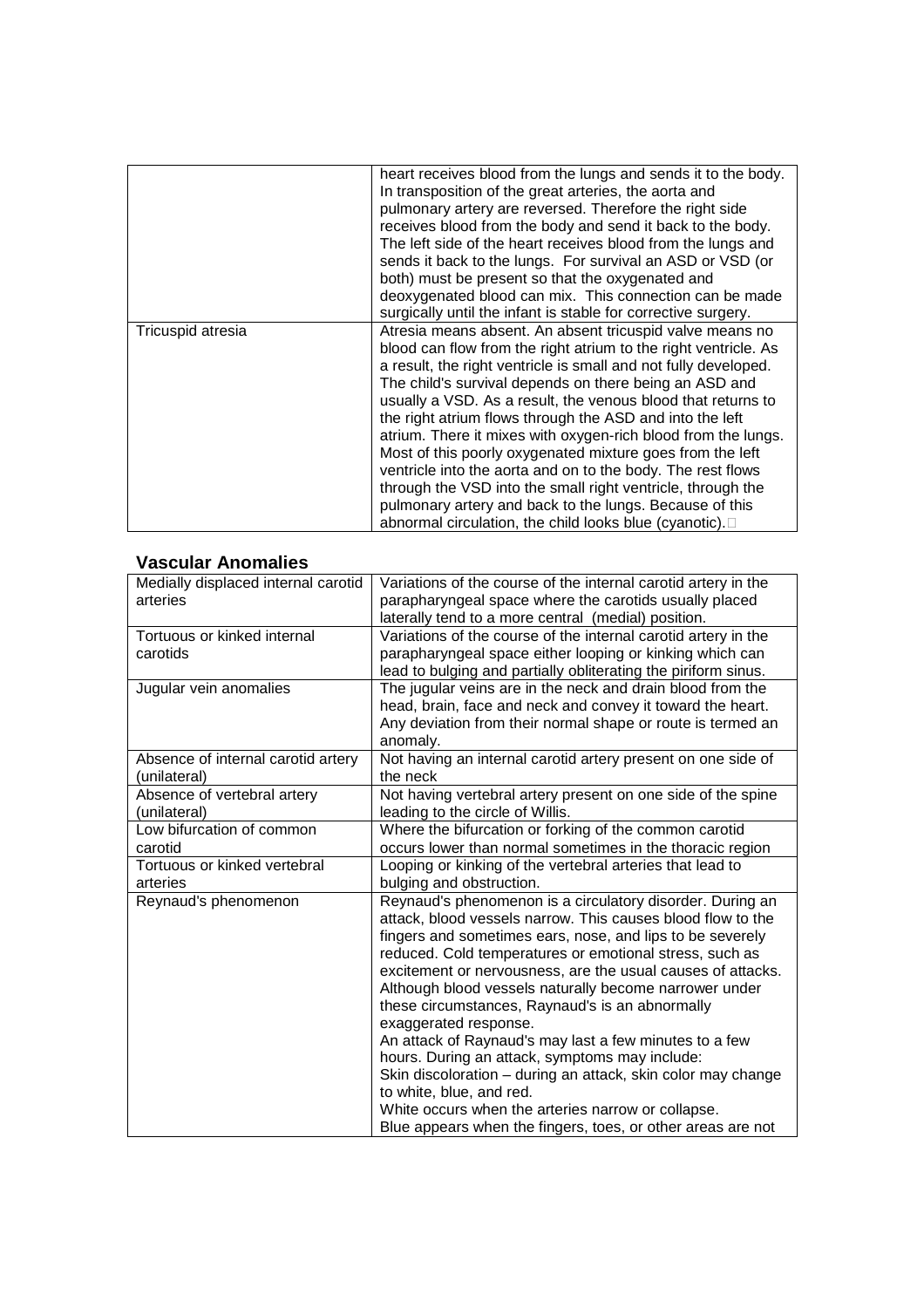|                            | getting enough oxygen-rich blood.<br>The skin turns red when the attack subsides and blood<br>returns.<br>Throbbing and tingling sensations - may occur at the end of<br>the attack as blood flow increases and returns to the<br>extremities.                                                                                                                               |
|----------------------------|------------------------------------------------------------------------------------------------------------------------------------------------------------------------------------------------------------------------------------------------------------------------------------------------------------------------------------------------------------------------------|
| Small veins                | Smaller than normal veins                                                                                                                                                                                                                                                                                                                                                    |
| Circle of Willis anomalies | The circle of Willis (also called the cerebral arterial circle or<br>arterial circle of Willis) is a circle of arteries that supply blood<br>to the brain. The most common anomaly for the circle of<br>Willis is an absence of one of the posterior communicating<br>arteries. Abnormalities of the circle of Willis result in<br>cerebral collateral circulation problems. |

### **Neurologic, Brain, and MRI Findings**

| Periventricular cysts (mostly at<br>anterior horns) | The term periventricular refers to an area of the brain that is<br>near or around a ventricle.                                                                                                                                                                                                                                                                                                                                                                                                                                                                                                                                                                                                                                                                                                                                                                                                                                  |
|-----------------------------------------------------|---------------------------------------------------------------------------------------------------------------------------------------------------------------------------------------------------------------------------------------------------------------------------------------------------------------------------------------------------------------------------------------------------------------------------------------------------------------------------------------------------------------------------------------------------------------------------------------------------------------------------------------------------------------------------------------------------------------------------------------------------------------------------------------------------------------------------------------------------------------------------------------------------------------------------------|
|                                                     | A cyst is a closed sac having a distinct membrane and<br>develosion on the nearby tissue. They may contain air, fluid,<br>or semi-solid material.                                                                                                                                                                                                                                                                                                                                                                                                                                                                                                                                                                                                                                                                                                                                                                               |
| Small cerebellar vermis                             | The cerebellar vermis is a narrow, worm shaped structure<br>in between both sides of the cerebellum. The cerebellum is<br>an area in the back, bottom part of the brain that plays an<br>important role in movement and coordination. There is a top<br>portion of the vermis and a bottom portion. The top portion is<br>called the superior cerebellar vermis and the bottom portion<br>is called the inferior cerebellar vermis. The bottom portion is<br>sunken between the two sides of the cerebellum.<br>The cerebellar vermis receives information from the spinal<br>cord about the sense of touch and proprioception.<br>Proprioception is the ability to sense or perceive the spatial<br>position and movements of your body. The cerebellar vermis<br>also receives information from the body about hearing,<br>vision, and balance. Therefore a small cerebellar vermis can<br>affect functioning in these areas. |
| Cerebellar hypoplasia/dysgenesis                    | The cerebellum is the part of the brain that regulates the<br>control and coordination of movement. In this condition, the<br>cells of the cerebellum do not mature normally before birth,<br>causing clinical signs relating to poor balance and<br>incoordination.                                                                                                                                                                                                                                                                                                                                                                                                                                                                                                                                                                                                                                                            |
| White matter UBOs (unidentified<br>bright objects)  | Patchy periventricular white matter lesions.                                                                                                                                                                                                                                                                                                                                                                                                                                                                                                                                                                                                                                                                                                                                                                                                                                                                                    |
| Generalized hypotonia                               | Refers to a pathologically decreased postural tone that<br>involves the four extremities, the trunk, and the neck. Facial<br>involvement is not a requisite for the diagnosis of<br>generalized hypotonia.                                                                                                                                                                                                                                                                                                                                                                                                                                                                                                                                                                                                                                                                                                                      |
| Cerebellar ataxia                                   | Cerebellar ataxia is a loss of muscle coordination caused by<br>damage and/or degeneration of the cerebellum or<br>connections to it. The cerebellum is an area in the back,<br>bottom part of the brain that plays an important role in<br>movement and coordination. Areas connecting to the<br>cerebellum that can cause cerebellar ataxia are the pons,<br>cerebellar peduncles, red nucleus, and cerebellar peduncles.<br>The pons is a part of the brainstem that is very important for<br>sleep and arousal. The brainstem is an area in the lower part                                                                                                                                                                                                                                                                                                                                                                  |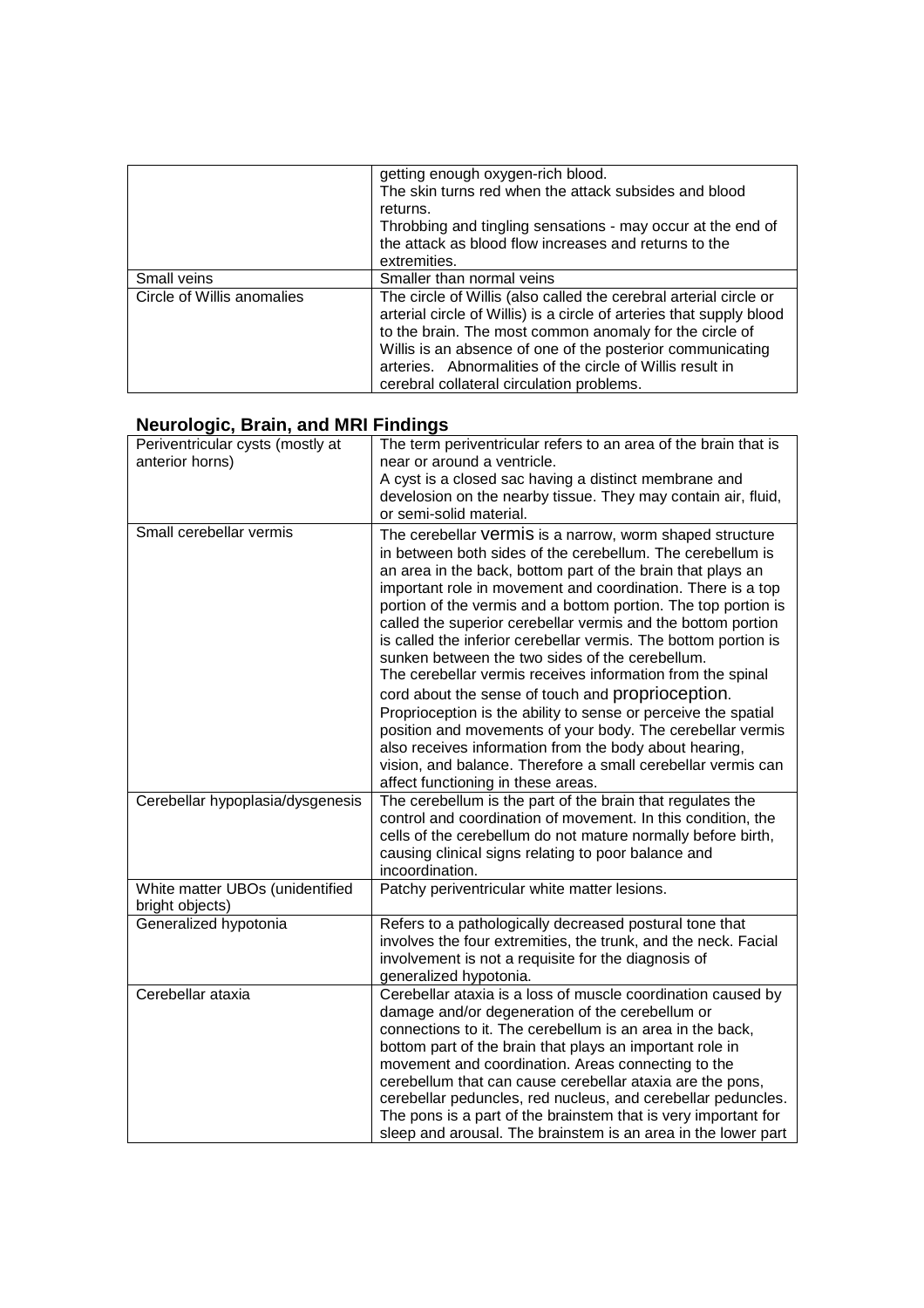|                                 | of the brain that connects it with the spinal cord. The          |
|---------------------------------|------------------------------------------------------------------|
|                                 | cerebellar peduncles are bundles of nerve fibers that            |
|                                 |                                                                  |
|                                 | connect the brainstem with the peduncles. The red nucleus        |
|                                 | is a large, well-defined, reddish-gray, elongated mass of        |
|                                 | cells in the midbrain that receive massive amounts of input      |
|                                 | from the cerebellum. The midbrain is the top part of the         |
|                                 | brainstem.                                                       |
| <b>Seizures</b>                 | Seizures are caused by abnormal electrical discharges in the     |
|                                 | brain. Symptoms may vary depending on the part of the            |
|                                 | brain that is involved, but seizures often cause unusual         |
|                                 | sensations, uncontrollable muscle spasms, and loss of            |
|                                 | consciousness.                                                   |
| <b>Strokes</b>                  | Stroke is the clinical designation for a rapidly developing loss |
|                                 | of brain function due to an interruption in the blood supply to  |
|                                 | all or part of the brain. This phenomenon can be caused by       |
|                                 | thrombosis, embolism, or hemorrhage.                             |
| Spina bifida/meningomyelocele   | Spina bifida is a neural tube defect: incomplete closure of the  |
|                                 | embryonic neural tube results in an incompletely formed          |
|                                 | spinal cord. In addition, the bones of the spine (vertebrae)     |
|                                 | overlying the open portion of the spinal cord do not fully form  |
|                                 | and remain unfused and open. Meningomyelocele is the             |
|                                 | most significant form and is that which leads to disability in   |
|                                 | most affected individuals.                                       |
|                                 | Spina bifida can be surgically closed after birth, but this does |
|                                 | not restore normal function to the affected part of the spinal   |
|                                 | cord and an individual with this condition will have             |
|                                 |                                                                  |
|                                 | dysfunction of the spinal cord and associated nerves from        |
|                                 | the point of the open defect and below                           |
| Mild developmental delay        | A child with developmental delay is a child who is not           |
|                                 | achieving certain skills as quickly as expected. In other        |
|                                 | words, the child is not reaching developmental landmarks at      |
|                                 | the usual age.                                                   |
| <b>Enlarged Sylvian fissure</b> | The lateral sulcus (also called Sylvian fissure or lateral       |
|                                 | fissure) is one of the most prominent structures of the human    |
|                                 | brain. It divides the frontal lobe and parietal lobe above from  |
|                                 | the temporal lobe below. It is in both hemispheres of the        |
|                                 | brain but is longer in the left hemisphere.                      |

### **Pharyngeal/Laryngeal/Airway Findings**

| Upper airway obstruction in<br>infancy | An acute upper airway obstruction is a blockage of the upper<br>airway, which can be in the trachea, laryngeal (voice box), or<br>pharyngeal (throat) areas.                                                                                                                         |
|----------------------------------------|--------------------------------------------------------------------------------------------------------------------------------------------------------------------------------------------------------------------------------------------------------------------------------------|
| Absent or small adenoids               | The adenoids are a single clump of tissue in the back of the<br>nose (nasopharynx). They are located on the back wall of<br>the throat (pharynx) about one inch above the uvula (the little<br>teardrop shaped piece of tissue that hangs down in the<br>middle of the soft palate). |
| Laryngeal web (anterior)               | The vocal folds are supposed to separate during<br>development. If this separation does not occur and a web of<br>tissue is left across the laryngeal inlet it is called a laryngeal<br>web or glottic web.                                                                          |
| Large pharyngeal airway                | The pharyngeal or upper airway is a complex structure<br>responsible for respiration, speech, and swallowing. This<br>vulnerable, non-rigid airway is necessary to accommodate<br>the laryngeal motility necessary for speech.                                                       |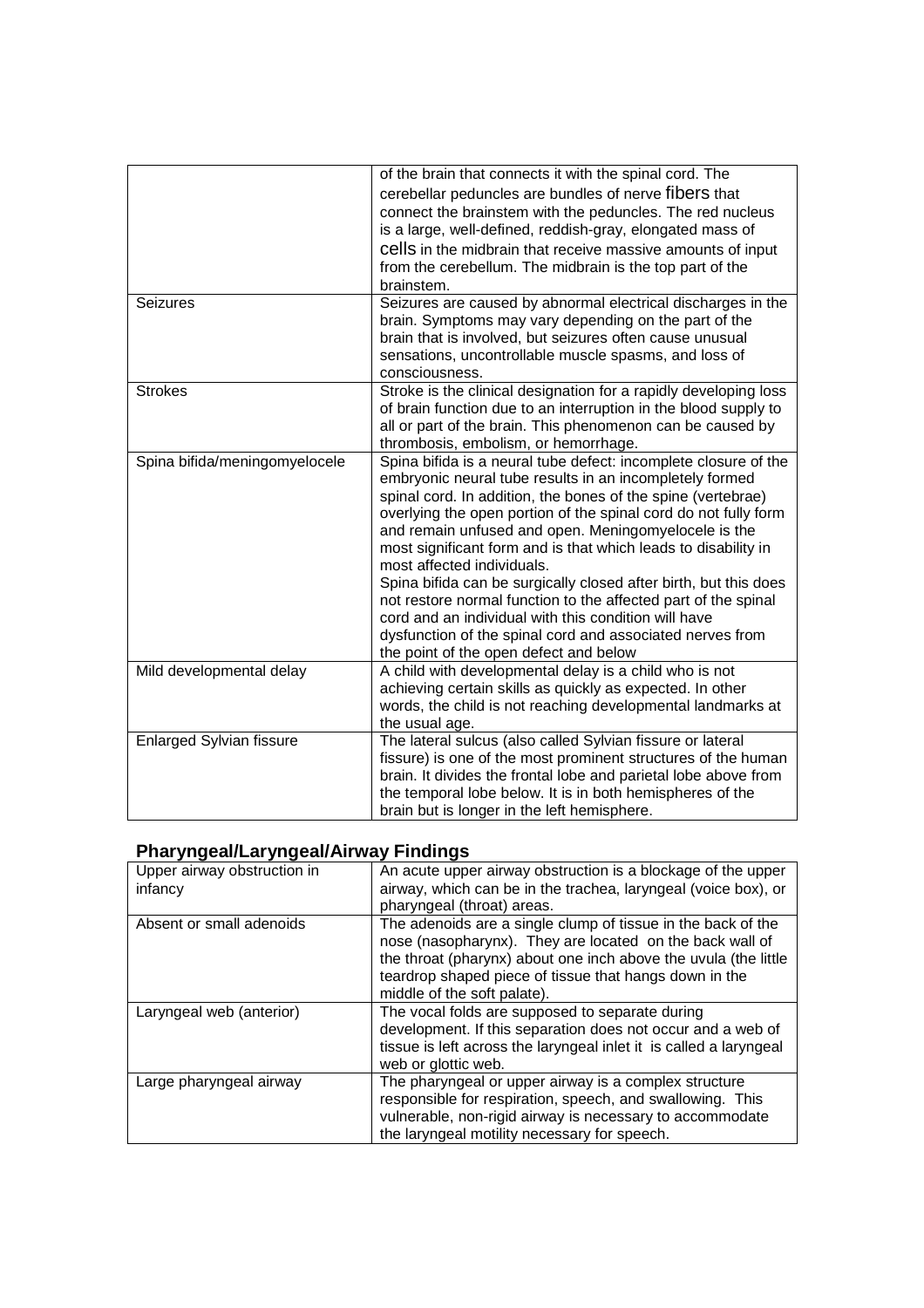| Laryngomalacia                | Laryngomalacia (literally, "soft larynx") is a very common<br>condition of infancy, in which the soft, immature cartilage of<br>the upper larynx collapses inward during inhalation, causing<br>airway obstruction. |
|-------------------------------|---------------------------------------------------------------------------------------------------------------------------------------------------------------------------------------------------------------------|
| Arytenoid hyperplasia         | The arytenoid cartilages are a pair of small three-sided                                                                                                                                                            |
|                               | pyramids which form part of the larynx, to which the vocal                                                                                                                                                          |
|                               | cords are attached.                                                                                                                                                                                                 |
|                               | Each is pyramidal in form, and has three surfaces, a base,                                                                                                                                                          |
|                               | and an apex. Hyperplasia means an increase in size of                                                                                                                                                               |
|                               | these cartilages.                                                                                                                                                                                                   |
| Pharyngeal hypotonia          | Low muscle tone of the throat.                                                                                                                                                                                      |
| Asymmetric pharyngeal         | One side of the throat muscles do not move properly.                                                                                                                                                                |
| movement                      |                                                                                                                                                                                                                     |
| Thin pharyngeal muscle        | Thinner than normal throat muscles.                                                                                                                                                                                 |
| Unilateral vocal cord paresis | One vocal cord does not function.                                                                                                                                                                                   |
| Reactive airway disease       | Reactive airway disease" is a general term and does not                                                                                                                                                             |
|                               | indicate a specific diagnosis. It may be used to describe a                                                                                                                                                         |
|                               | history of coughing, wheezing or shortness of breath due to                                                                                                                                                         |
|                               | undetermined cause. These signs and symptoms may or                                                                                                                                                                 |
|                               | may not be caused by asthma. Time or further testing will                                                                                                                                                           |
|                               | tell. Use of the term "reactive airway disease" in part reflects                                                                                                                                                    |
|                               | the difficulty in establishing a diagnosis of asthma in certain                                                                                                                                                     |
|                               | situations. This is especially true with very young children.                                                                                                                                                       |
|                               | Breathing tests needed to confirm a diagnosis of asthma are                                                                                                                                                         |
|                               | not practical in young children because they require                                                                                                                                                                |
|                               | cooperation and understanding to get good results. Children                                                                                                                                                         |
|                               | usually don't develop these skills until age 4 years -                                                                                                                                                              |
|                               | sometimes older.                                                                                                                                                                                                    |
| Asthma                        | Asthma is a chronic disease of the respiratory system in                                                                                                                                                            |
|                               | which the airway occasionally constricts, becomes inflamed,                                                                                                                                                         |
|                               | and is lined with excessive amounts of mucus, often in                                                                                                                                                              |
|                               | response to one or more triggers. These episodes may be                                                                                                                                                             |
|                               | triggered by such things as exposure to an environmental                                                                                                                                                            |
|                               | stimulant (or allergen), cold air, exercise or exertion, or                                                                                                                                                         |
|                               | emotional stress. In children, the most common triggers are                                                                                                                                                         |
|                               | viral illnesses such as those that cause the common cold.                                                                                                                                                           |
|                               | This airway narrowing causes symptoms such as wheezing,                                                                                                                                                             |
|                               | shortness of breath, chest tightness, and coughing, which                                                                                                                                                           |
|                               | respond to bronchodilators.                                                                                                                                                                                         |

**Abdominal/Kidney/Gut** -the kidneys are bean-shaped excretory organs. Part of the urinary system, the kidneys filter wastes (such as urea) from the blood and excrete them, along with water, as urine.

| $\cdots$                    |                                                                                                                                                                                                                                                                                           |
|-----------------------------|-------------------------------------------------------------------------------------------------------------------------------------------------------------------------------------------------------------------------------------------------------------------------------------------|
| Hypoplastic/aplastic kidney | A hypoplastic kidney is small and underdeveloped. Since<br>such a kidney may contain precancerous cells, its presence<br>is a greater cause for concern                                                                                                                                   |
| Cystic kidneys              | Cystic kidney disease describes several conditions in which<br>fluid-filled cysts form in the kidneys.                                                                                                                                                                                    |
| Inguinal hernias            | Are protrusions of abdominal cavity contents through an area<br>of the abdominal wall commonly referred to as the groin, and<br>known in anatomic language as the inguinal area. They are<br>very common and their repair is one of the most frequently<br>performed surgical operations. |
| <b>Umbilical Hernias</b>    | An umbilical hernia is a protrusion (outward bulging) of the<br>abdominal lining, or a portion of abdominal organ(s), through                                                                                                                                                             |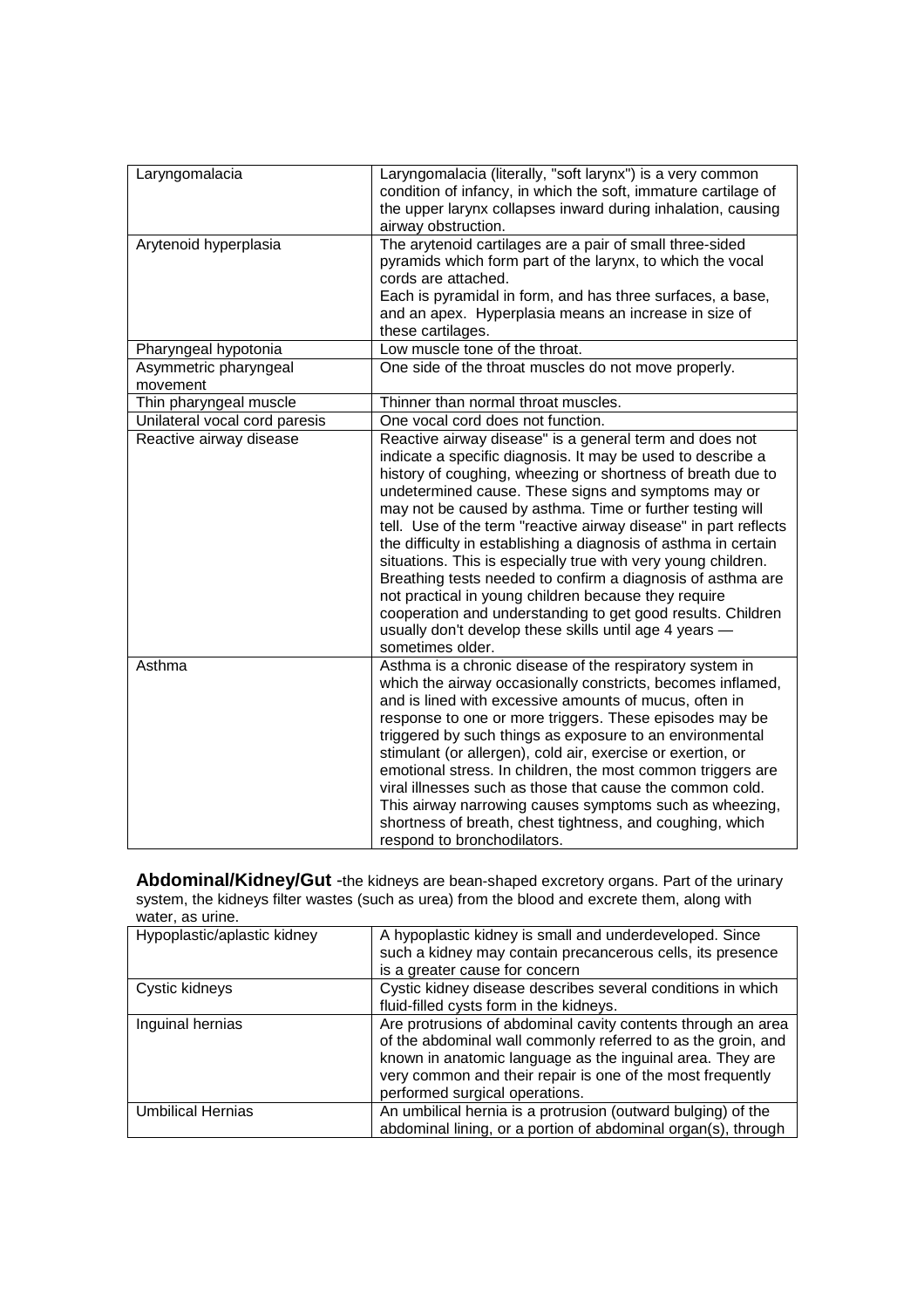|                                    | the area around the navel (belly-button)                                                                                                                                                                                                                                                                                                                                                                                                                                                                                                            |
|------------------------------------|-----------------------------------------------------------------------------------------------------------------------------------------------------------------------------------------------------------------------------------------------------------------------------------------------------------------------------------------------------------------------------------------------------------------------------------------------------------------------------------------------------------------------------------------------------|
| Malrotation of bowel               | Malrotation is an abnormality of the bowel, which happens<br>while the baby is developing in the womb. Early in<br>pregnancy, the bowel is a long straight tube leading from the<br>stomach to the rectum. The bowel then moves into the<br>umbilical cord temporarily while it develops into the large and<br>small bowel. Around the tenth week of pregnancy, the bowel<br>moves back into the abdomen and coils up to fit into the<br>limited space there. If the bowel does not coil up in the<br>correct position, this is called malrotation. |
| Diastasis recti                    | Diastasis recti is a separation between the left and right side<br>of the rectus abdominis muscle, which covers the front<br>surface of the belly area.                                                                                                                                                                                                                                                                                                                                                                                             |
| Diaphragmatic hernia<br>(uncommon) | A diaphragmatic hernia is an abnormal opening in the<br>diaphragm, occurring before birth, that allows part of the<br>abdominal organs to migrate into the chest cavity.                                                                                                                                                                                                                                                                                                                                                                            |
| Hirschsprung megacolon (rare)      | People with Hirschsprung's disease lack the nerve cells that<br>enable intestinal muscles to move stool through the large<br>intestine (colon). Stool becomes trapped in the colon, filling<br>the colon and causing it to expand to larger than normal.<br>Hirschsprung's disease is also called megacolon.                                                                                                                                                                                                                                        |

## **Limb Findings**

| Small hands and feet                               | Smaller than expected hands and feet.                                                                                                                                                                                                                                                                                                                                |
|----------------------------------------------------|----------------------------------------------------------------------------------------------------------------------------------------------------------------------------------------------------------------------------------------------------------------------------------------------------------------------------------------------------------------------|
| <b>Tapered digits</b>                              | Tapered means a gradual decrease in thickness or width of                                                                                                                                                                                                                                                                                                            |
|                                                    | an elongated object. Digit refers to fingers. Therefore the                                                                                                                                                                                                                                                                                                          |
|                                                    | fingers get gradually narrower from base to tip.                                                                                                                                                                                                                                                                                                                     |
| Short nails                                        | Nails are short                                                                                                                                                                                                                                                                                                                                                      |
| Rough, red, scaly skin on hands<br>and feet        | Rough, red, scaly skin on hands and feet                                                                                                                                                                                                                                                                                                                             |
| Morphea                                            | Also known as localised scleroderma is a disorder<br>characterized by thickening and induration's of the skin and<br>subcutaneous tissue due to excessive collagen deposition.<br>Morphea subtypes are classified according to their clinical<br>presentation and depth of tissue involvement; they include<br>plaque-type, generalized, linear, and deep varieties. |
| Contractures                                       | an abnormal condition of a joint caused by a loss of muscle<br>fibers or a loss of the normal flexibility of the skin.                                                                                                                                                                                                                                               |
| Triphalangeal thumbs                               | Triphalangeal thumbs are characterized by a long, finger-like<br>thumb with three phalanges (joints) instead of two                                                                                                                                                                                                                                                  |
| Polydactyly, both pre- and<br>postaxial (uncommon) | Polydactyly or polydactylism, also known as hyperdactyly, is<br>the anatomical variant consisting of more than the usual<br>number of digits on the hands and/or feet. When each hand<br>or foot has six digits, it is sometimes called hexadactyly, or<br>hexadactylism.                                                                                            |
| Soft tissue syndactyly                             | A congenital anomaly of the hand or foot, marked by the<br>webbing between adjacent fingers or toes. Syndactylies are<br>classified as complete or incomplete by the degree of joining.<br>Syndactylies can also be simple or complex. Simple<br>syndactyly indicates joining of only skin or soft tissue;<br>complex syndactyly marks joining of bony elements.     |

# **Problems in Infancy**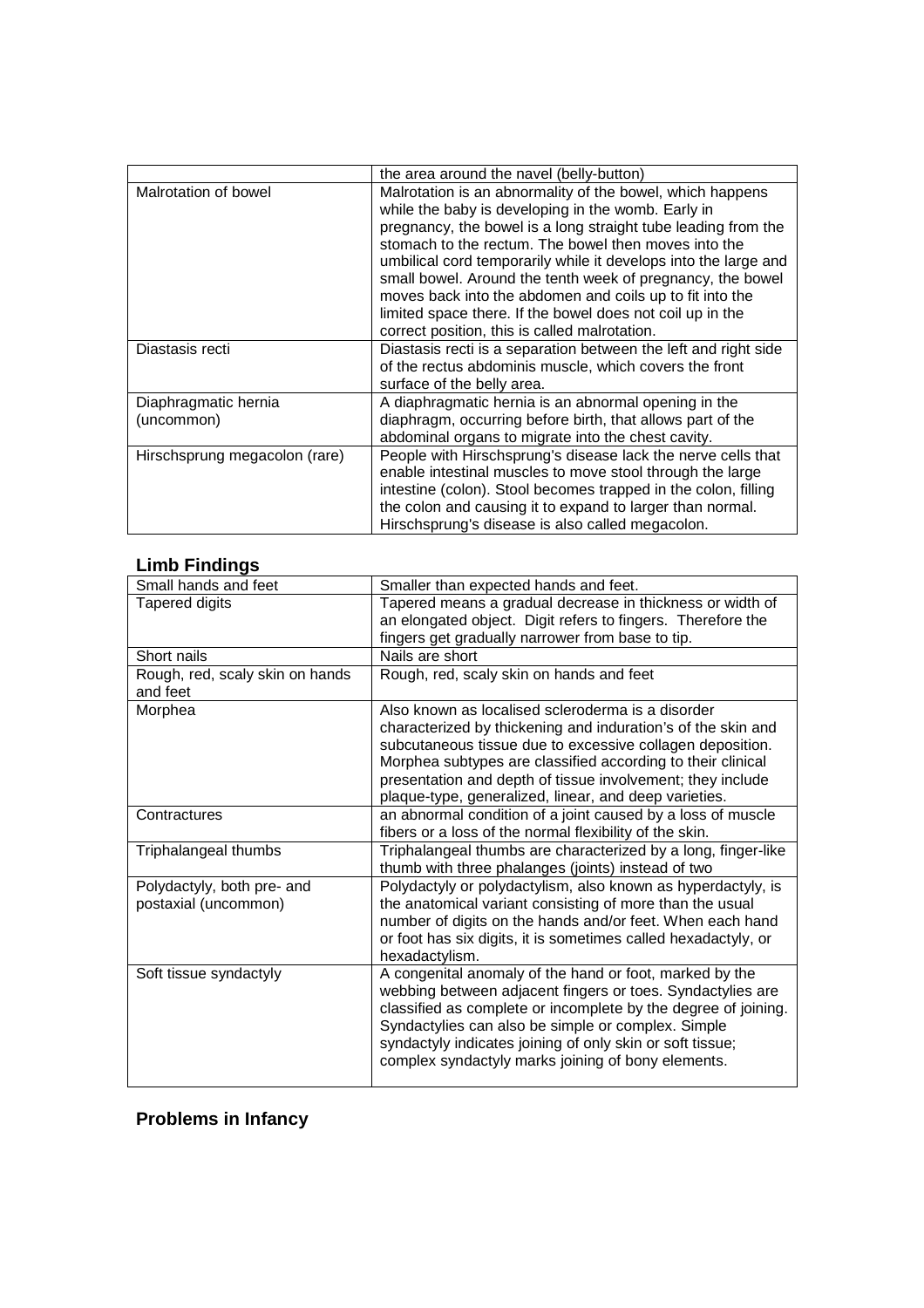| Feeding difficulty, Failure-to-<br>thrive            | The babies with feeding problems typically had a history of<br>gagging, vomiting, or irritability with feeds, and slow or<br>difficult advancement of feeding volume.                                                                                     |
|------------------------------------------------------|-----------------------------------------------------------------------------------------------------------------------------------------------------------------------------------------------------------------------------------------------------------|
| Nasal vomiting                                       | Feeding difficulties/reflux (nasal vomiting of milk), this is<br>usually due to a problem with the soft palate and can be<br>treated when the child is older. This is the more prominent<br>feature associated with VCFS.                                 |
| Gastroesophageal reflux                              | The backward flow of stomach contents into the oesophagus<br>due to a malfunction in the sphincter at the end of<br>oesophagus. This can cause heartburn and discomfort.                                                                                  |
| Irritability                                         | Irritability is an excessive response to stimuli. Irritability may<br>manifest in behavioral responses to both physiological as<br>well as behavioral stimuli, including environmental,<br>situational, sociological, and emotional stimuli.              |
| Chronic constipation (not<br>Hirschsprung megacolon) | Chronic constipation (faecal impaction) means having a<br>large mass of dry, hard stool in the rectum. This happens<br>because you are regularly constipated over long periods of<br>time. See booklet for a more in-depth discussion on<br>constipation. |

**Genitourinary** - the genitourinary system is the organ system of all the reproductive organs and the urinary system. These are often considered together due to their common embryological origin.

| Hypospadias            | A birth defect in which a boy's urethra, through which urine<br>and semen pass, opens on the underside of the penis rather<br>than at the end. Almost always correctable with surgery.<br>See booklet for a more in-depth discussion. |
|------------------------|---------------------------------------------------------------------------------------------------------------------------------------------------------------------------------------------------------------------------------------|
| Cryptorchidism         | Failure of one or both of the testicles to descend into the<br>scrotum.                                                                                                                                                               |
| Vesico-ureteral reflux | Vesico-ureteral also called vesicoureteric reflux, the passage<br>of urine from the bladder back into a ureter.                                                                                                                       |

**Speech/Language** - Speech can be described as an act of producing voice through the use of the vocal folds and vocal apparatus to create a linguistic act designed to convey information. Language is a system, used to communicate, comprised of a set of symbols and a set of rules (or grammar) by which the manipulation of these symbols is governed. Human languages use patterns of sound (verbal language) and/or hand gesture for symbols (non verbal language).

|                                                   | patterns or sound (verbar language) and/or nand gesture for symbols (non verbar language).                                                                                                                                                                                                                                                  |
|---------------------------------------------------|---------------------------------------------------------------------------------------------------------------------------------------------------------------------------------------------------------------------------------------------------------------------------------------------------------------------------------------------|
| Severe hypernasality                              | Swallowing and speaking are complex motor functions<br>requiring the coordination of a diverse group of muscles in<br>the upper airway. Hypernasality is a speech disorder that<br>occurs when the tissues of the palate and pharynx do not<br>close properly, and air leaks from the nose during speech.                                   |
| Severe articulation impairment<br>(glottal stops) | An omission, where a sound is<br>Articulated in the larynx (sounding like a grunt) and<br>substituted for a sound normally articulated in the oral cavity.<br>In VCFS Glottal Stops are often substituted for all other<br>consonants except m, n, and ng.<br>Glottal stop substitutions would make the word "puppy"<br>sound like "uh-ee". |
| Language impairment (usually<br>mild delay)       | A language disorder is an impairment in the ability to<br>understand and/or use words in context, both verbally and<br>nonverbally.                                                                                                                                                                                                         |
| Velopharyngeal insufficiency                      | VPI is the failure for the muscular portion of the soft palate                                                                                                                                                                                                                                                                              |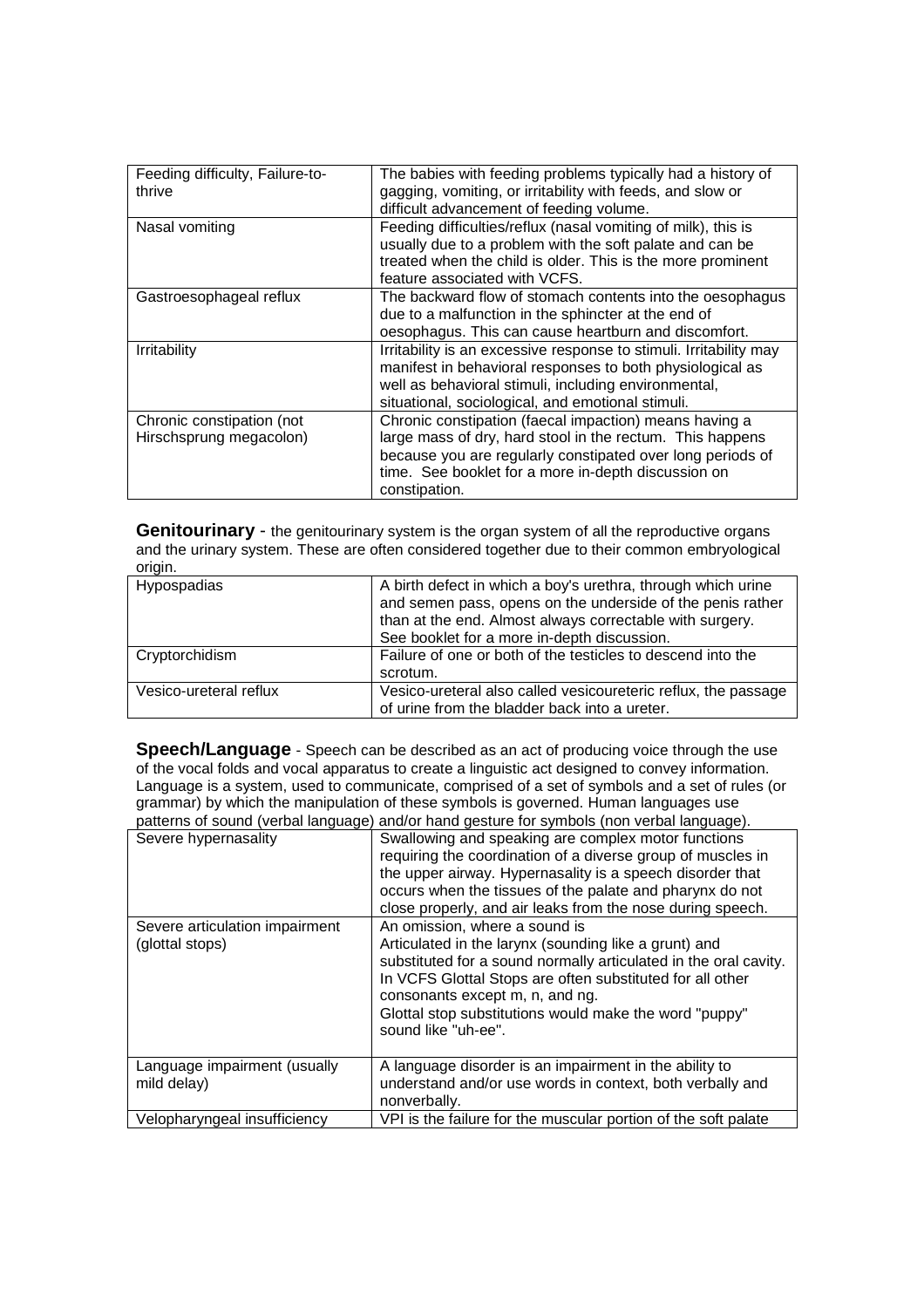| (usually severe)   | (velum) and the throat (pharynx) to close completely during<br>normally non-nasal speech. If air leaks into the nose during<br>speech, this is VPI. However, it is possible to have VPI<br>without resulting hypernasality, but it is not possible to have<br>hypernasality without VPI.                                                                                                                                                                                                                                                                                                                                                                                                  |
|--------------------|-------------------------------------------------------------------------------------------------------------------------------------------------------------------------------------------------------------------------------------------------------------------------------------------------------------------------------------------------------------------------------------------------------------------------------------------------------------------------------------------------------------------------------------------------------------------------------------------------------------------------------------------------------------------------------------------|
| High pitched voice | The voice consists of sound made by a human using the<br>vocal folds for talking, singing, laughing, crying and<br>screaming. The vocal folds, in combination with the lips, the<br>tongue, the lower jaw, and the palate, are capable of<br>producing highly intricate arrays of sound.<br>Voice frequency (VF) is one of the frequencies, within part of<br>the audio range that is used for the transmission of speech.<br>The voiced speech of a typical adult male will have a<br>fundamental frequency of from 85 to 155 Hz, and that of a<br>typical adult female from 165 to 255 Hz. When the voice is<br>above this usual frequency the voice is referred to as high<br>pitched. |
| <b>Hoarseness</b>  | Hoarseness is described as having difficulty producing<br>sound when trying to speak, or a change in the pitch or<br>quality of the voice. The voice may sound weak, excessively<br>breathy, scratchy, or husky.                                                                                                                                                                                                                                                                                                                                                                                                                                                                          |

## **Cognitive/Learning**

| Learning disabilities (math<br>concept, reading comprehension) | Learning disabilities are problems that affect the brain's<br>ability to receive, process, analyze, or store information.<br>These problems can make it difficult for a student to learn as<br>quickly as someone who isn't affected by learning<br>disabilities. There are many kinds of learning disabilities.<br>Most students affected by learning disabilities have more<br>than one kind. Certain kinds of learning disabilities can<br>interfere with a person's ability to concentrate or focus and<br>can cause someone's mind to wander too much. Other<br>learning disabilities can make it difficult for a student to read,<br>write, spell, or solve math problems. |
|----------------------------------------------------------------|----------------------------------------------------------------------------------------------------------------------------------------------------------------------------------------------------------------------------------------------------------------------------------------------------------------------------------------------------------------------------------------------------------------------------------------------------------------------------------------------------------------------------------------------------------------------------------------------------------------------------------------------------------------------------------|
| Concrete thinking, difficulty with<br>abstraction              | Concrete thinking is the inability to abstract. For example, if<br>asked to explain what the saying "people in glass houses<br>shouldn't throw stones"means; they reply, "You might break<br>the glass." That is a CONCRETE answer because it shows<br>that the person does not grasp the abstract meaning of the<br>saying. Those who look beyond the actual words, to the<br>meaning realize that the "people who live in glass houses"<br>proverb is cautioning against 'judging lest ye be judged'.                                                                                                                                                                          |
| Drop in IQ scores in school years<br>(test artifact)           | Researches have indicated that there is a possibility of IQ<br>scores varying throughout a person's lifetime, in fact as<br>much as 20 points! There are many reasons that can<br>account for a change in an individual's IQ scores, from<br>growth spurts to emotional or personal problems.<br>Especially during infancy and early childhood, there is a<br>possibility of change in IQ scores frequently. However, IQ<br>scores begin to stabilize in middle childhood. Furthermore,<br>by the age of approximately 7 years, childhood IQ scores are<br>found to be rather good predictors of adult IQ.                                                                       |
| Borderline normal intellect                                    | Intelligence (intellect) is a property of mind that<br>encompasses many related mental abilities, such as the<br>capacities to reason, plan, solve problems, think abstractly,                                                                                                                                                                                                                                                                                                                                                                                                                                                                                                   |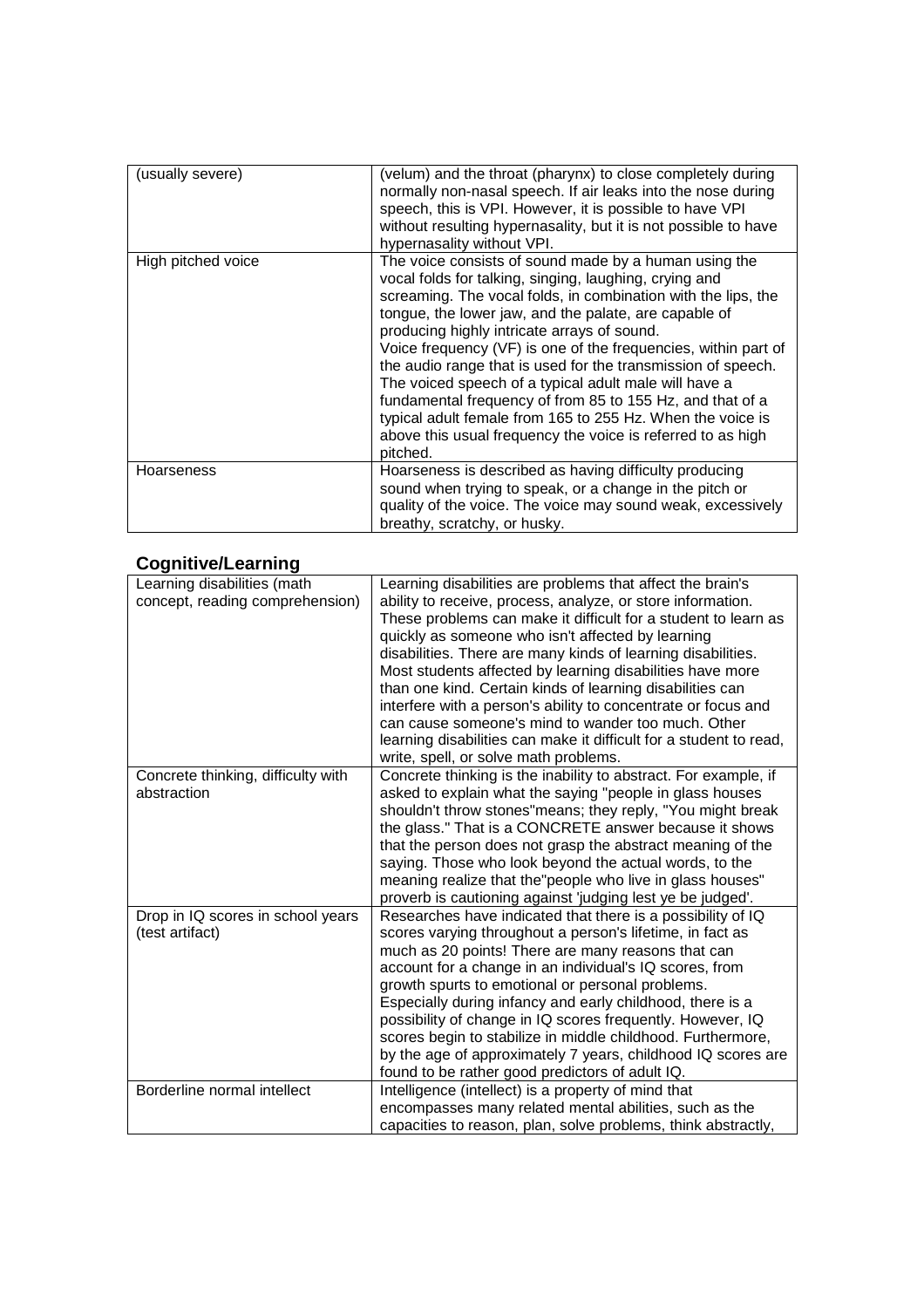|                                             | comprehend ideas and language, and learn. Although<br>intelligence is sometimes viewed quite broadly,<br>psychologists typically regard the trait as distinct from<br>creativity, personality, character, knowledge, or wisdom.                                                                                                                                                                                                                                                                                       |
|---------------------------------------------|-----------------------------------------------------------------------------------------------------------------------------------------------------------------------------------------------------------------------------------------------------------------------------------------------------------------------------------------------------------------------------------------------------------------------------------------------------------------------------------------------------------------------|
| Occasional mild mental<br>retardation       | Mental retardation is a term for a pattern of persistently slow<br>learning of basic motor and language skills ("milestones")<br>during childhood, and a significantly below-normal global<br>intellectual capacity as an adult. One common criterion for<br>diagnosis of mental retardation is a tested intelligence<br>quotient (IQ) of 70 or below.                                                                                                                                                                |
| Attention deficit hyperactivity<br>disorder | The disorder is characterized by a persistent pattern of<br>inattention and/or hyperactivity-impulsivity. ADHD initially<br>appears in childhood and manifests itself with symptoms<br>such as hyperactivity, forgetfulness, poor impulse control,<br>and distractibility. ADHD is currently considered to be a<br>persistent and chronic syndrome for which no medical cure<br>is available. ADHD is most commonly diagnosed in children<br>and, over the past decade, has been increasingly diagnosed<br>in adults. |

### **Miscellaneous anomalies**

| Spontaneous oxygen<br>desaturation without apnea | A sudden unexplained drop in the oxygen level In the blood                                                                                                                                                                                                                                                                                                                                                                                                             |
|--------------------------------------------------|------------------------------------------------------------------------------------------------------------------------------------------------------------------------------------------------------------------------------------------------------------------------------------------------------------------------------------------------------------------------------------------------------------------------------------------------------------------------|
| Thrombocytopenia, Bernard-<br>Soulier disease    | Thrombocytopenia is the term for a reduced platelet<br>(thrombocyte) count. It happens when platelets are lost from<br>the circulation faster than they can be replaced from the<br>bone marrow where they are made.<br>Thrombocytopenia can result from either a failure of platelet<br>production or an increased rate of removal from blood.<br>Platelets are tiny cells that circulate in the blood and whose<br>function is to take part in the clotting process. |
| Juvenile rheumatoid arthritis                    | Juvenile rheumatoid arthritis is arthritis that causes joint<br>inflammation and stiffness for more than 6 weeks in a child<br>of 16 years of age or less. Inflammation causes redness,<br>swelling, warmth, and soreness in the joints, although many<br>children with JRA do not complain of joint pain. Any joint can<br>be affected and inflammation may limit the mobility of<br>affected joints.                                                                 |
| Poor body temperature regulation                 | Thermoregulation is the ability of an organism to keep its<br>body temperature within certain boundaries, even when<br>temperature surrounding is very different. Poor<br>thermoregulation means individuals over heat very quickly or<br>get cold very easily.                                                                                                                                                                                                        |

# **Psychiatric/Psychological**

| Bipolar affective disorder<br>(also known as manic depression<br>or bipolar depression) | Bipolar Disorder is a mood disorder. The sufferer<br>experiences marked mood swings which are beyond what<br>most people experience. These extremes of mood may<br>include the lows of depression as well as the highs of a very |
|-----------------------------------------------------------------------------------------|----------------------------------------------------------------------------------------------------------------------------------------------------------------------------------------------------------------------------------|
|                                                                                         | elated mood (known as mania). The number and frequency<br>of these periods of depression and mania vary from person<br>to person.                                                                                                |
|                                                                                         | It is important to note that everyone has mood swings from<br>time to time. It is only when these moods become extreme<br>and interfere with personal and professional life that Bipolar                                         |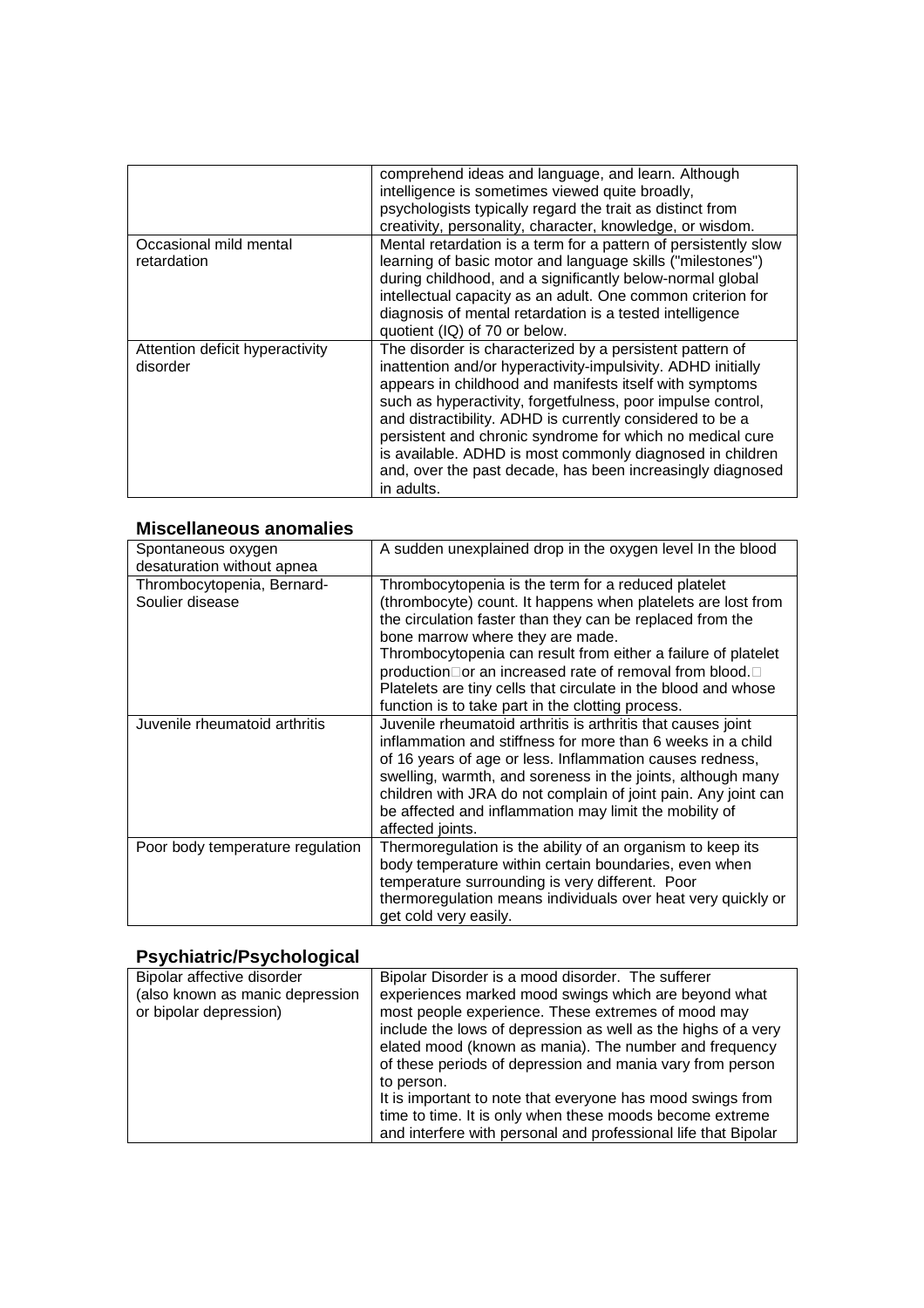|                                                                                                                                                                          | Disorder may be present and medical assessment may be<br>warranted.                                                                                                                                                                                                                                                                                                                                                                                                                                                                                                                                                                                                                                                                                                                                                                                                                                                                                                      |
|--------------------------------------------------------------------------------------------------------------------------------------------------------------------------|--------------------------------------------------------------------------------------------------------------------------------------------------------------------------------------------------------------------------------------------------------------------------------------------------------------------------------------------------------------------------------------------------------------------------------------------------------------------------------------------------------------------------------------------------------------------------------------------------------------------------------------------------------------------------------------------------------------------------------------------------------------------------------------------------------------------------------------------------------------------------------------------------------------------------------------------------------------------------|
| Manic depressive illness and<br>psychosis (also known as Bipolar<br>disorder)                                                                                            | Sometimes, severe episodes of mania or depression include<br>symptoms of psychosis (or psychotic symptoms). Common<br>psychotic symptoms are hallucinations (hearing, seeing, or<br>otherwise sensing the presence of things not actually there)<br>and delusions (false, strongly held beliefs not influenced by<br>logical reasoning or explained by a person's usual cultural<br>concepts). Psychotic symptoms in bipolar disorder tend to<br>reflect the extreme mood state at the time. For example,<br>delusions of grandiosity, such as believing one is the<br>President or has special powers or wealth, may occur during<br>mania; delusions of guilt or worthlessness, such as believing<br>that one is ruined and penniless or has committed some<br>terrible crime, may appear during depression. People with<br>bipolar disorder who have these symptoms are sometimes<br>incorrectly diagnosed as having schizophrenia, another<br>severe mental illness. |
| Rapid or ultrarapid cycling of<br>mood disorder                                                                                                                          | The term "rapid cycling" describes many different patterns of<br>cycling. The underlying illness, bipolar disorder, manifests in<br>episodes of mania and depression. But the pattern of cycles,<br>the "course of illness," is not fixed.<br>Rapid cycling is defined as four or more manic, hypomanic,<br>or depressive episodes in any 12-month period.                                                                                                                                                                                                                                                                                                                                                                                                                                                                                                                                                                                                               |
| Mood disorder                                                                                                                                                            | Two of the most common mood disorders are depression<br>and bipolar disorder (see appropriate section for definition).                                                                                                                                                                                                                                                                                                                                                                                                                                                                                                                                                                                                                                                                                                                                                                                                                                                   |
| Depression (also called major<br>depressive disorder, or<br>sometimes unipolar when<br>compared with bipolar disorder,<br>which is sometimes called manic<br>depression) | Clinical depression is a state of intense sadness,<br>melancholia or despair that has advanced to the point of<br>being disruptive to an individual's social functioning and/or<br>activities of daily living. Although a low mood or state of<br>dejection that does not affect functioning is often colloquially<br>referred to as depression, clinical depression is a clinical<br>diagnosis and may be different from the everyday meaning<br>of "being depressed." Many people identify the feeling of<br>being depressed as "feeling sad for no reason", or "having<br>no motivation to do anything." One suffering from depression<br>may feel tired, sad, irritable, lazy, unmotivated, and<br>apathetic. Clinical depression is generally acknowledged to<br>be more serious than normal depressed feelings. It often<br>leads to constant negative thinking and sometimes<br>substance abuse.                                                                  |
| Hypomania                                                                                                                                                                | A condition similar to mania but less severe. The symptoms<br>are similar with elevated mood, increased activity, decreased<br>need for sleep, grandiosity, racing thoughts, and the like.<br>However, hypomanic episodes differ in that they do not<br>cause significant distress or impair one's work, family, or<br>social life in an obvious way while manic episodes do.<br>Hypomanic people tend to be unusually cheerful, have more<br>than ample energy, and need little sleep. Hypomania is a<br>pleasurable state. It may confer a heightened sense of<br>creativity and power. However, hypomania can subtly impair<br>a person's judgment. Too much confidence can conceal the<br>consequences of decisions. Hypomania can be difficult to<br>diagnose because it may masquerade as mere happiness. It<br>is important to diagnose hypomania because, as an<br>expression of bipolar disorder, it can cycle into depression.                                 |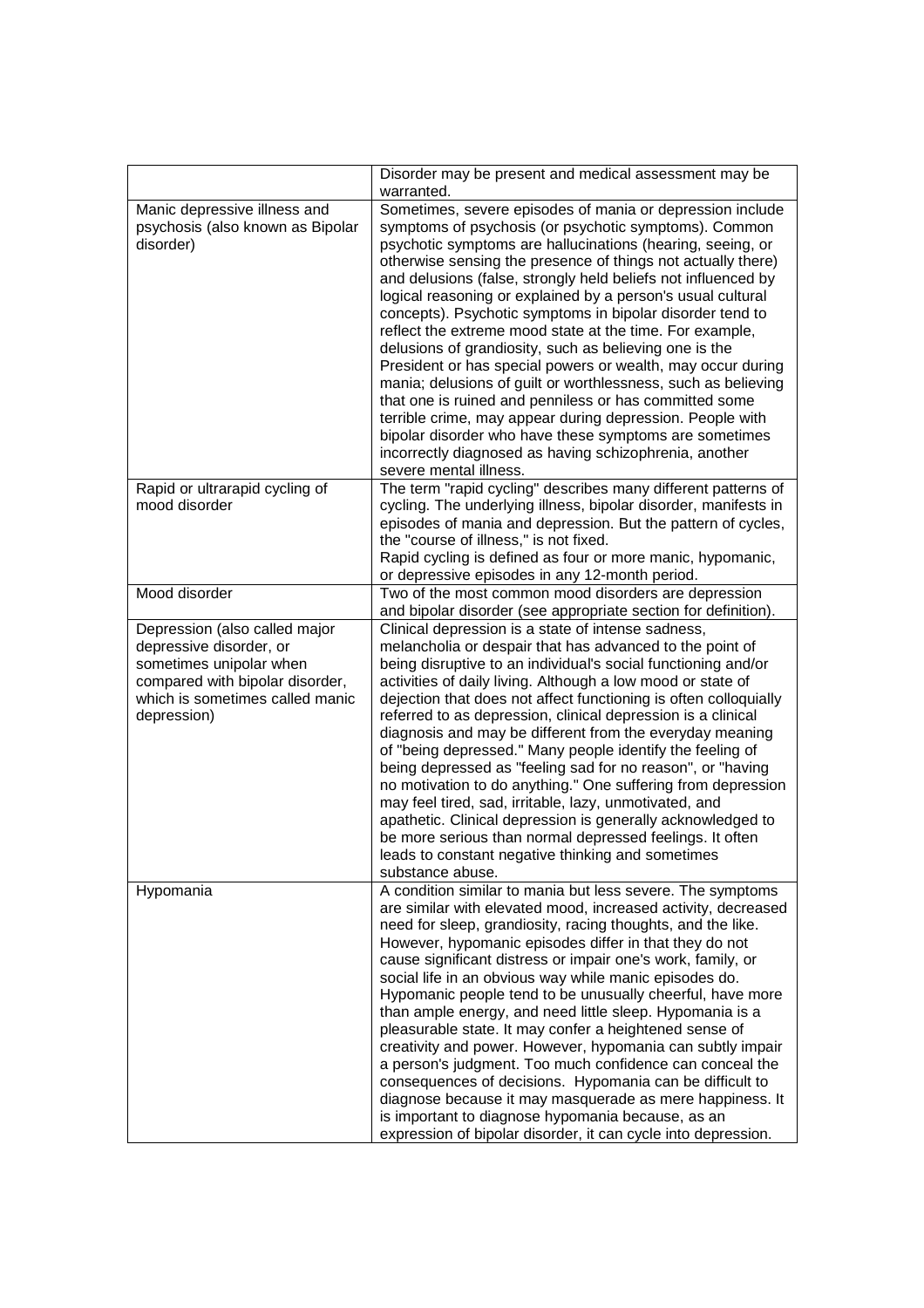| Schizoaffective disorder<br>Schizophrenia | Schizoaffective disorder is a major psychiatric disorder that<br>is quite similar to schizophrenia. The disorder can affect all<br>aspects of daily living, including work, social relationships,<br>and self-care skills (such as grooming and hygiene). People<br>with schizoaffective disorder can have a wide variety of<br>different symptoms, including problems with their contact<br>with reality (hallucinations and delusions), mood (such as<br>marked depression), low motivation, inability to experience<br>pleasure, and poor attention. The serious nature of the<br>symptoms of schizoaffective disorder sometimes requires<br>patients to be hospitalized at times for treatment. The<br>experience of schizoaffective disorder can be described as<br>similar to "dreaming when you are wide awake"; that is, it<br>can be hard for the person with the disorder to distinguish<br>between reality and fantasy.<br>Schizophrenia (meaning "split mind") is a psychiatric<br>diagnosis that describes a mental disorder characterized by |
|-------------------------------------------|------------------------------------------------------------------------------------------------------------------------------------------------------------------------------------------------------------------------------------------------------------------------------------------------------------------------------------------------------------------------------------------------------------------------------------------------------------------------------------------------------------------------------------------------------------------------------------------------------------------------------------------------------------------------------------------------------------------------------------------------------------------------------------------------------------------------------------------------------------------------------------------------------------------------------------------------------------------------------------------------------------------------------------------------------------|
|                                           | impairments in the perception or expression of reality and by<br>significant social or occupational dysfunction. A person<br>experiencing schizophrenia is typically characterized as<br>demonstrating disorganized thinking, and as experiencing<br>delusions or hallucinations, in particular auditory<br>hallucinations.                                                                                                                                                                                                                                                                                                                                                                                                                                                                                                                                                                                                                                                                                                                                |
|                                           | Although the disorder is primarily thought to affect cognition,<br>it also usually contributes to chronic problems with behavior<br>and emotion.                                                                                                                                                                                                                                                                                                                                                                                                                                                                                                                                                                                                                                                                                                                                                                                                                                                                                                           |
| Impulsiveness                             | Impulsiveness is the immediate response to thoughts or<br>deeds without any consideration of the appropriateness or<br>consequences.                                                                                                                                                                                                                                                                                                                                                                                                                                                                                                                                                                                                                                                                                                                                                                                                                                                                                                                       |
| Flat affect                               | A severe reduction in emotional expressiveness. People with<br>depression and schizophrenia often show flat affect. A<br>person with schizophrenia may not show the signs of normal<br>emotion, perhaps may speak in a monotonous voice, have<br>diminished facial expressions, and appear extremely<br>apathetic. Also known as blunted affect.                                                                                                                                                                                                                                                                                                                                                                                                                                                                                                                                                                                                                                                                                                           |
| Dysthymia                                 | A disorder with similar, but longer-lasting and milder<br>symptoms than clinical depression. By the standard<br>psychiatric definition, this disorder lasts for at least two<br>years, but is less disabling than major depression; for<br>example, those affected are usually able to go on working<br>and do not need to be hospitalized.                                                                                                                                                                                                                                                                                                                                                                                                                                                                                                                                                                                                                                                                                                                |
| Cyclothymia                               | Cyclothymia is a chronic, but less extreme, form of bipolar<br>disorder that consists of short periods of mild depression<br>alternating with short periods of hypomania. The onset of<br>each phase is separated by short periods of normal mood.<br>This diagnosis is excluded if the patient has had either a<br>manic episode or a major depressive episode.                                                                                                                                                                                                                                                                                                                                                                                                                                                                                                                                                                                                                                                                                           |
| Social immaturity                         | Unable to use or interpret age appropriate social language.                                                                                                                                                                                                                                                                                                                                                                                                                                                                                                                                                                                                                                                                                                                                                                                                                                                                                                                                                                                                |
| Obsessive compulsive disorder             | Obsessive-compulsive disorder (OCD) is a psychiatric<br>disorder most commonly characterized by a subject's<br>obsessive, distressing, intrusive thoughts and related                                                                                                                                                                                                                                                                                                                                                                                                                                                                                                                                                                                                                                                                                                                                                                                                                                                                                      |
|                                           | compulsions (tasks or "rituals") which attempt to neutralize<br>the obsessions. Thus it is an anxiety disorder.                                                                                                                                                                                                                                                                                                                                                                                                                                                                                                                                                                                                                                                                                                                                                                                                                                                                                                                                            |
| Generalized anxiety disorder              | Generalized Anxiety Disorder, GAD, is an anxiety disorder                                                                                                                                                                                                                                                                                                                                                                                                                                                                                                                                                                                                                                                                                                                                                                                                                                                                                                                                                                                                  |
|                                           | characterized by chronic anxiety, exaggerated worry and                                                                                                                                                                                                                                                                                                                                                                                                                                                                                                                                                                                                                                                                                                                                                                                                                                                                                                                                                                                                    |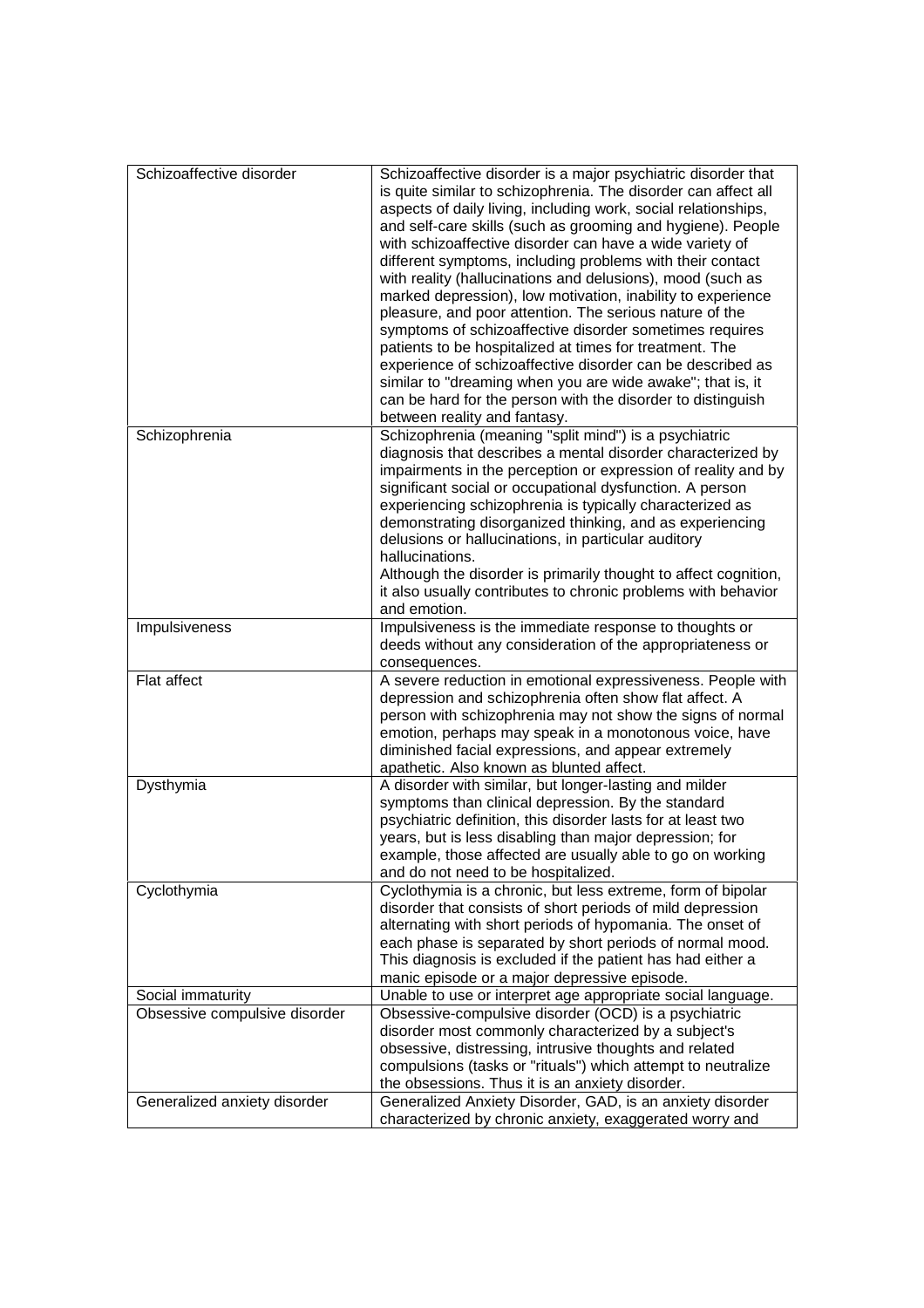|                         | tension, even when there is little or nothing to provoke it.                                                                                                                                                                                                                                                                                                                                                                                                                                                                                                                                                                                                                            |
|-------------------------|-----------------------------------------------------------------------------------------------------------------------------------------------------------------------------------------------------------------------------------------------------------------------------------------------------------------------------------------------------------------------------------------------------------------------------------------------------------------------------------------------------------------------------------------------------------------------------------------------------------------------------------------------------------------------------------------|
| <b>Phobias</b>          | A phobia, is an irrational, persistent fear of certain situations,<br>objects, activities, or persons. The main symptom of this<br>disorder is the excessive, unreasonable desire to avoid the<br>feared subject. When the fear is beyond one's control, or if<br>the fear is interfering with daily life, then a diagnosis under<br>one of the anxiety disorders can be made.                                                                                                                                                                                                                                                                                                          |
| Severe startle response | The startle reaction, also called startle response or alarm<br>reaction, is the response of mind and body to a sudden<br>unexpected stimulus, such as a flash of light, a loud noise, or<br>a quick movement near the face. In human beings, the<br>reaction includes physical movement away from the<br>stimulus, a contraction of the muscles of the arms and legs,<br>and often blinking. It also includes blood pressure,<br>respiration, and breathing changes. The muscle reactions<br>generally resolve themselves in a matter of seconds. The<br>other responses take somewhat longer. An exaggerated<br>startle reaction is also called hyperexplexia (also<br>hyperekplexia). |

### **Immunologic**

| Frequent upper respiratory<br>infections                 | The upper part of the respiratory system includes the ears,<br>nose, sinuses, mouth, and throat. It also includes the main<br>bronchi or windpipes, which are the air-carrying tubes in the<br>chest. The upper respiratory system is the most commonly<br>infected area in the body.<br>The term upper respiratory infection (URI) includes the<br>common cold, sore throats, and flu. URIs are usually caused<br>by a virus but may also be due to bacteria or other<br>organisms. An upper respiratory infection is rarely serious<br>but often causes bothersome symptoms.                                                                                                                                                                                                                                                                                                                                                                                                                                                                                                                         |
|----------------------------------------------------------|--------------------------------------------------------------------------------------------------------------------------------------------------------------------------------------------------------------------------------------------------------------------------------------------------------------------------------------------------------------------------------------------------------------------------------------------------------------------------------------------------------------------------------------------------------------------------------------------------------------------------------------------------------------------------------------------------------------------------------------------------------------------------------------------------------------------------------------------------------------------------------------------------------------------------------------------------------------------------------------------------------------------------------------------------------------------------------------------------------|
| Frequent lower airway disease<br>(pneumonia, bronchitis) | The lower airway is the airway from the inferior end of the<br>larynx to the ends of the terminal bronchioles. Lower<br>respiratory tract infections (LRTI) are commonly classified as<br>either bronchitis or pneumonia. Bronchitis is inflammation of<br>the bronchi (medium-size airways) in the lungs. Bronchitis is<br>usually caused by viruses or bacteria and may last several<br>days or weeks.<br>Bronchitis is characterized by cough and sputum (phlegm)<br>production and symptoms related to the obstruction of the<br>airways by the inflamed airways and the phlegm, such as<br>shortness of breath and wheeze. Pneumonia is an illness of<br>the lungs and respiratory system in which the alveoli<br>(microscopic air-filled sacs of the lung responsible for<br>absorbing oxygen from the atmosphere) become inflamed<br>and flooded with fluid. Pneumonia can result from a variety<br>of causes, including infection with bacteria, viruses, fungi, or<br>parasites. Typical symptoms associated with pneumonia<br>include cough, chest pain, fever, and difficulty in breathing. |
| Reduced T cell populations                               | T-cells are a type of immune cell. The specialized roles of T-<br>cells are (1) to directly attack foreign antigens such as<br>viruses, fungi, or transplanted tissues, and (2) to act as<br>regulators of the immune system. T-cells develop from stem<br>cells in the bone marrow, the immature cells migrate to the<br>thymus. Within the thymus, immature lymphocytes develop                                                                                                                                                                                                                                                                                                                                                                                                                                                                                                                                                                                                                                                                                                                      |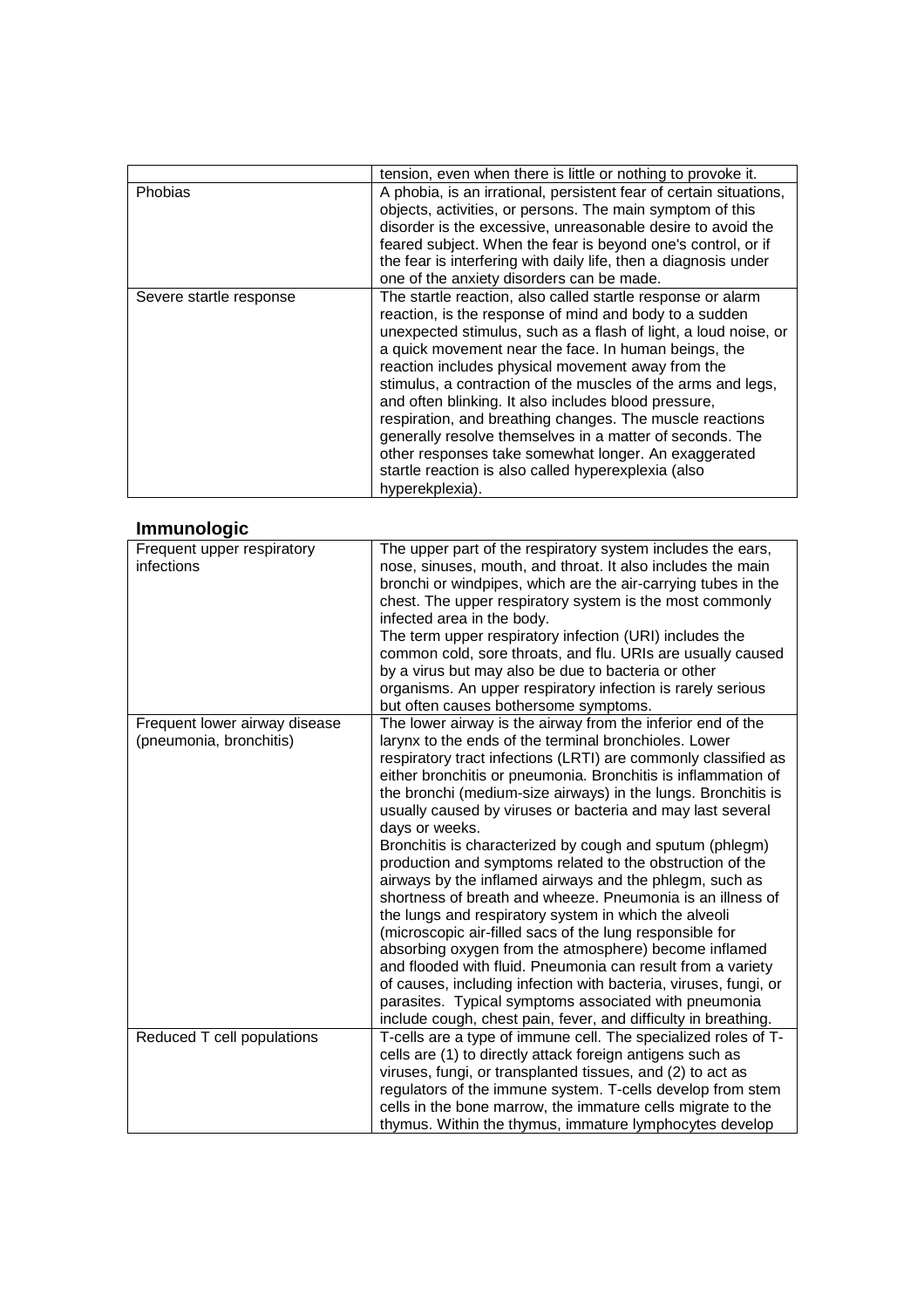|                        | into mature T-cells (the "T" stands for the thymus). The<br>thymus is essential for this process, therefore in children with<br>VCFS who have hypoplasia of the thymus the T-cells cannot<br>mature at the level needed for the immune system to<br>function efficiently resulting in immune deficiency. |
|------------------------|----------------------------------------------------------------------------------------------------------------------------------------------------------------------------------------------------------------------------------------------------------------------------------------------------------|
| Reduced thymic hormone | One of the hormones produced by the thymus that are<br>believed to play a role in the maturation of T-lymphocytes<br>and overall modulation of the immune system.                                                                                                                                        |

#### **Endocrine**

| Hypocalcemia                                          | Abnormally low level of calcium in the blood; associated with<br>hypoparathyroidism or kidney malfunction or vitamin D<br>deficiency                                                                                                                                          |
|-------------------------------------------------------|-------------------------------------------------------------------------------------------------------------------------------------------------------------------------------------------------------------------------------------------------------------------------------|
| Hypoparathyroidism                                    | A condition in which the body produces excessive amounts<br>of parathyroid hormone (PTH) disrupting the regulation of<br>calcium. As a result, calcium is taken from the bones; blood<br>levels of calcium rise; and increased amounts of calcium<br>may be excreted in urine |
| Hypothyroidism                                        | Too little thyroid hormone. Symptoms include weight gain,<br>constipation, dry skin, and sensitivity to the cold. Also called<br>underactive thyroid.                                                                                                                         |
| Mild growth deficiency, relative<br>small stature     | Slower than normal growth rate and smaller than normal<br>stature                                                                                                                                                                                                             |
| Absent, hypoplastic thymus<br>Missing or small thymus | Missing or small thymus                                                                                                                                                                                                                                                       |
| Small pituitary gland (rare)                          | Where the Pituitary Gland is smaller then the average.<br>A rare malformation of the pituitary gland                                                                                                                                                                          |

**Skeletal/Muscle/Orthopedic** - The vertebral column is composed of a series of 31 separate bones known as vertebrae. There are seven cervical or neck vertebrae, 12 thoracic vertebrae, and five lumbar vertebrae. The sacrum is composed of five fused vertebrae, and there are two coccygeal vertebrae which are sometimes fused.

| Spina bifida occulta<br>Spina bifida (Latin: "split spine") is a developmental birth<br>defect involving the neural tube: incomplete closure of the<br>embryonic neural tube results in an incompletely formed                                                                                                                                                                                                                                                                                                                                                                                                                                                                                                                                          | <b>Scoliosis</b> | scoliosis is defined as a lateral curvature of the spine, the<br>presence of which is abnormal.                                 |
|---------------------------------------------------------------------------------------------------------------------------------------------------------------------------------------------------------------------------------------------------------------------------------------------------------------------------------------------------------------------------------------------------------------------------------------------------------------------------------------------------------------------------------------------------------------------------------------------------------------------------------------------------------------------------------------------------------------------------------------------------------|------------------|---------------------------------------------------------------------------------------------------------------------------------|
| and remain unfused and open.<br>Spina bifida occulta is the mildest form of spina bifida. It is<br>not as easily detected because skin covers the spinal<br>deformity and any associated abnormalities of the spinal<br>cord and its nerve roots. It can affect any level of the spine,<br>but is usually found in the lower part of the back. Although<br>there are generally no particular symptoms, there are a few<br>characteristics that are common to the condition:<br>A small dimple in the skin along the spine - these are<br>usually (but not necessarily) found in the lumbar/ sacral<br>region of the spine<br>A small dimple with numerous long thick hairs growing<br>out of it<br>fat pat over the occulta or at the base of the spine |                  | spinal cord. In addition, the bones of the spine (vertebrae)<br>overlying the open portion of the spinal cord do not fully form |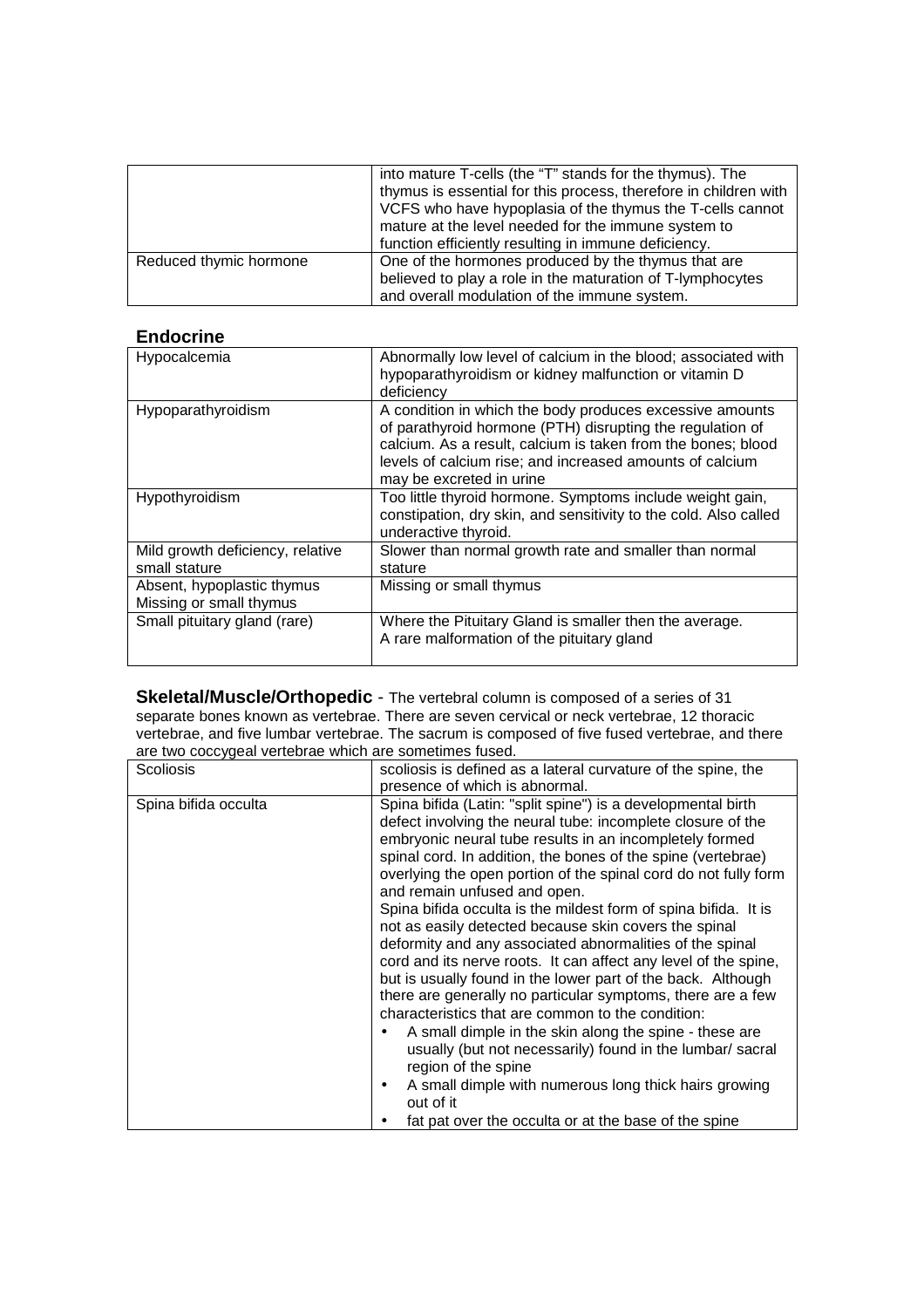| Hemivertebrae                               | Congenital malformation of the spine in which only half of a<br>vertebral body develops. Among the congenital vertebral<br>anomalies, hemivertebrae are the most likely to cause<br>neurologic problems. They are wedge shaped vertebrae, and<br>therefore can cause an angle in the spine. The most<br>common location is the midthoracic vertebrae, especially the<br>eighth (T8). Neurologic signs result from severe angulation<br>of the spine, narrowing of the spinal canal, instability of the<br>spine, and luxation or fracture of the vertebrae. Commonly<br>referred to as "butterfly" vertebrae. |
|---------------------------------------------|---------------------------------------------------------------------------------------------------------------------------------------------------------------------------------------------------------------------------------------------------------------------------------------------------------------------------------------------------------------------------------------------------------------------------------------------------------------------------------------------------------------------------------------------------------------------------------------------------------------|
| Butterfly vertebrae                         | As above                                                                                                                                                                                                                                                                                                                                                                                                                                                                                                                                                                                                      |
| Fused vertebrae (usually cervical)          | The fused vertebrae act as "one" solid bone, allowing<br>virtually no movement between the fused vertebrae and<br>reducing spinal flexibility to some extent.                                                                                                                                                                                                                                                                                                                                                                                                                                                 |
| Osteopenia                                  | Osteopenia refers to bone mineral density (BMD) that is<br>lower than normal peak BMD but not low enough to be<br>classified as osteoporosis. Bone mineral density is a<br>measurement of the level of minerals in the bones, which<br>indicates how dense and strong they are. If your BMD is low<br>compared to normal peak BMD, you are said to have<br>osteopenia. Having osteopenia means there is a greater risk<br>that, as time passes, you may develop osteoporosis.                                                                                                                                 |
| Sprengel's anomaly, scapular<br>deformation | Congenital elevation of the scapula with rotation of its lower<br>angle toward the spine. Scoliosis is frequently present, and<br>torticollis may occasionally be associated. The abnormality<br>may be unilateral or bilateral. Abduction of shoulder beyond<br>90 degrees is impossible. It is due to failure of descent of the<br>scapula during embryonic development from its position in<br>the neck to its normal position in the posterior thorax.                                                                                                                                                    |
| Talipes equinovarus                         | Congential talipes equinovarus (or club foot) is a birth<br>deformity of the foot. In a clubfoot the bones in the front<br>part of the foot are misaligned. There are several variations<br>of the deformity, but in 95 percent of cases the front half of<br>the foot turns in and down.                                                                                                                                                                                                                                                                                                                     |
| Small skeletal muscles                      | Skeletal muscle is a type of striated muscle, usually attached<br>to the skeleton. Skeletal muscles are used to create<br>movement, by applying force to bones and joints; via<br>contraction. They generally contract voluntarily (via somatic<br>nerve stimulation), although they can contract involuntarily<br>through reflexes.                                                                                                                                                                                                                                                                          |
| Joint dislocations                          | A dislocation is a separation of two bones where they meet<br>at a joint. (Joints are areas where two bones come together.)<br>A dislocated bone is no longer in its normal position. A<br>dislocation may also cause ligament or nerve damage.                                                                                                                                                                                                                                                                                                                                                               |
| Chronic leg pains                           | Chronic leg pain can be a dull, nagging pain or a sharp,<br>intense pain. See booklet for a full description of leg pain in<br>relation to VCFS                                                                                                                                                                                                                                                                                                                                                                                                                                                               |
| Flat foot arches                            | Flat feet is a condition in which the foot doesn't have a<br>normal arch. It may affect one foot or both feet. At first, all<br>babies' feet look flat because an arch hasn't formed yet.<br>Arches should form by the time your child is 2 or 3 years old.<br>Flat feet, even in older children, usually do not cause any<br>problems. There's an easy way to tell if you have flat feet.<br>Simply wet your feet, then stand on a flat, dry surface that<br>will leave an imprint of your foot. A normal footprint has a                                                                                    |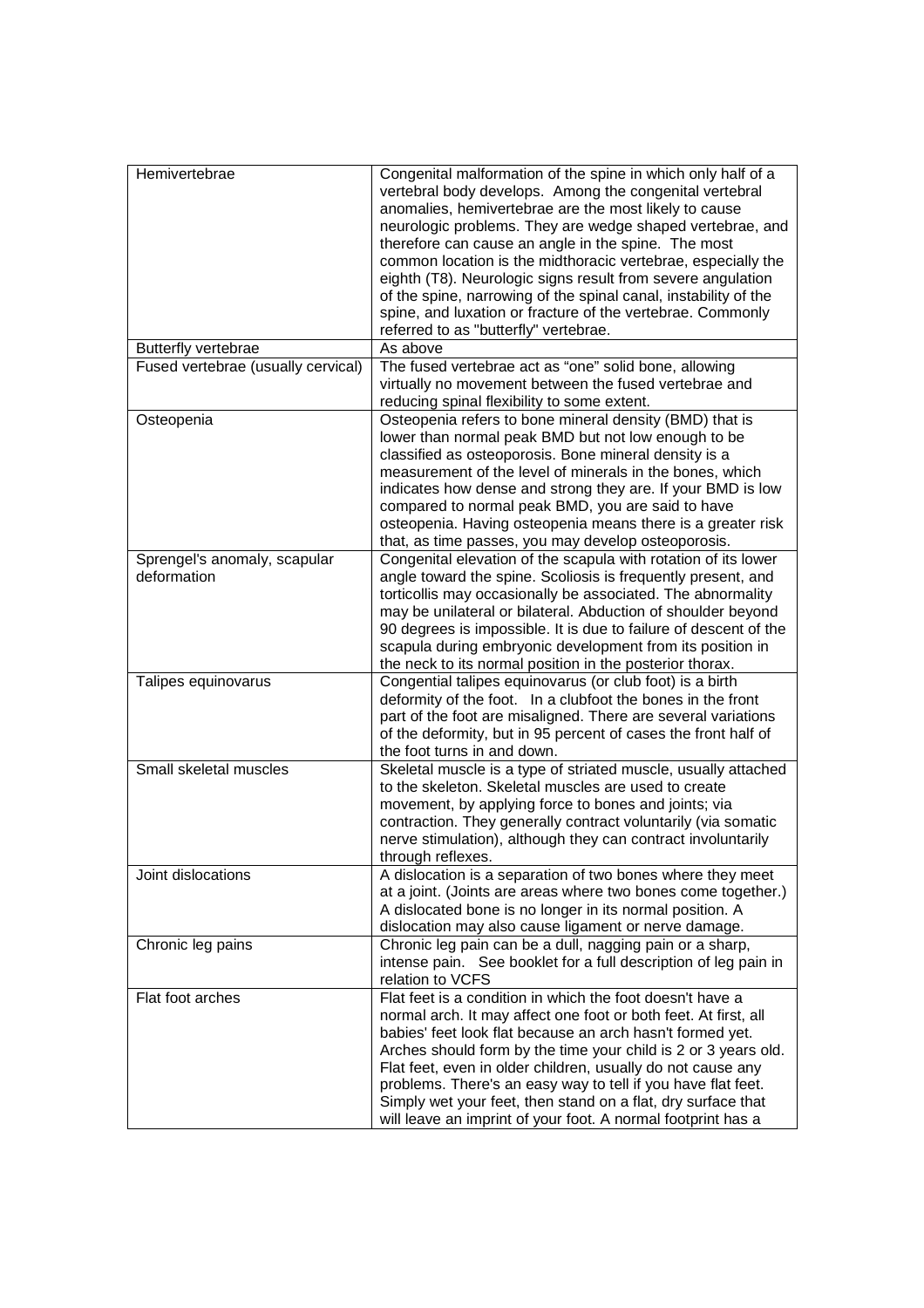|                            | wide band connecting the ball of the foot to the heel, with an<br>indentation on the inner side of the foot. A foot with a high<br>arch has a large indentation and a very narrow connecting<br>band. Flat feet leave a nearly complete imprint, with almost<br>no inward curve where the arch should be.                                                                                                                                                                                                                                                                                                                                                                                                                                                                                                                                                   |
|----------------------------|-------------------------------------------------------------------------------------------------------------------------------------------------------------------------------------------------------------------------------------------------------------------------------------------------------------------------------------------------------------------------------------------------------------------------------------------------------------------------------------------------------------------------------------------------------------------------------------------------------------------------------------------------------------------------------------------------------------------------------------------------------------------------------------------------------------------------------------------------------------|
| Hyperextensible/lax joints | Joints that extend beyond the typical range or come apart or<br>slip out of alignment                                                                                                                                                                                                                                                                                                                                                                                                                                                                                                                                                                                                                                                                                                                                                                       |
| Rib fusion                 | Ribs are the long curved bones which form the rib cage. Ribs<br>surround the chest, and protect the lungs, heart, and other<br>internal organs of the thorax. Fused ribs means two or more<br>ribs are joined together. This typically causes curvature of<br>the spine toward the area of involvement.                                                                                                                                                                                                                                                                                                                                                                                                                                                                                                                                                     |
| Extra ribs                 | A cervical rib is a supernumerary (extra) rib which arises<br>from the seventh cervical vertebra. It is a congenital<br>abnormality located above the normal first rib. A cervical rib<br>is present in only about 1 in 200 (0.5%) of people; in even<br>rarer cases, an individual may have not one but two cervical<br>ribs. The presence of a cervical rib can cause a form of<br>thoracic outlet syndrome due to compression of the brachial<br>plexus or subclavian artery. Compression of the brachial<br>plexus may be identified by weakness of the muscles around<br>the muscles in the hand, near the base of the thumb.<br>Compression of the subclavian artery is often diagnosed by<br>finding a positive Adson's sign on examination, where the<br>radial pulse in the arm is lost during abduction and external<br>rotation of the shoulder. |
| Tethered cord              | In tethered spinal cord syndrome, the lower end of the spinal<br>cord stays attached to the base of the spine, rather than<br>riding freely up and down the spinal canal. Since the spine<br>grows faster than the spinal cord, this leads to increasing<br>stress on the spinal cord as a child grows and becomes<br>more active. Symptoms such as weakness in the legs, low<br>back pain and incontinence may be the first signs of this<br>condition, which is closely related to spina bifida.                                                                                                                                                                                                                                                                                                                                                          |
| Syrinx                     | A syrinx is a fluid-filled cavity that develops in the spinal cord<br>(called a syringomyelia), in the brain stem (called a<br>syringobulbia), or in both.<br>Syrinxes are rare. In about half of the people who have a<br>syrinx, it is present at birth, and then for poorly understood<br>reasons, it enlarges during the teen or young adult years.                                                                                                                                                                                                                                                                                                                                                                                                                                                                                                     |

### **Skin/Integument**

| Abundant scalp hair | Excessive hair on the head     |
|---------------------|--------------------------------|
| Thin appearing skin | venous patterns easily visible |
|                     |                                |

**Secondary sequences/associations** – see booklet for a discussion on the difference

#### between a syndrome and a sequence.

| Pierre Robin sequence | Pierre Robin sequence is a combination of problems that           |
|-----------------------|-------------------------------------------------------------------|
|                       |                                                                   |
|                       | begins during pregnancy with micrognathia (small jaw). If the     |
|                       | jaw is small, there is often not enough room for the tongue to    |
|                       | lie flat in the mouth, so it rests at the back of the mouth (this |
|                       | is called glossoptosis). When the tongue rests at the back of     |
|                       | the mouth, it may prevent the palate (roof of the mouth) from     |
|                       | closing, resulting in a cleft palate (cleft lip is not usually    |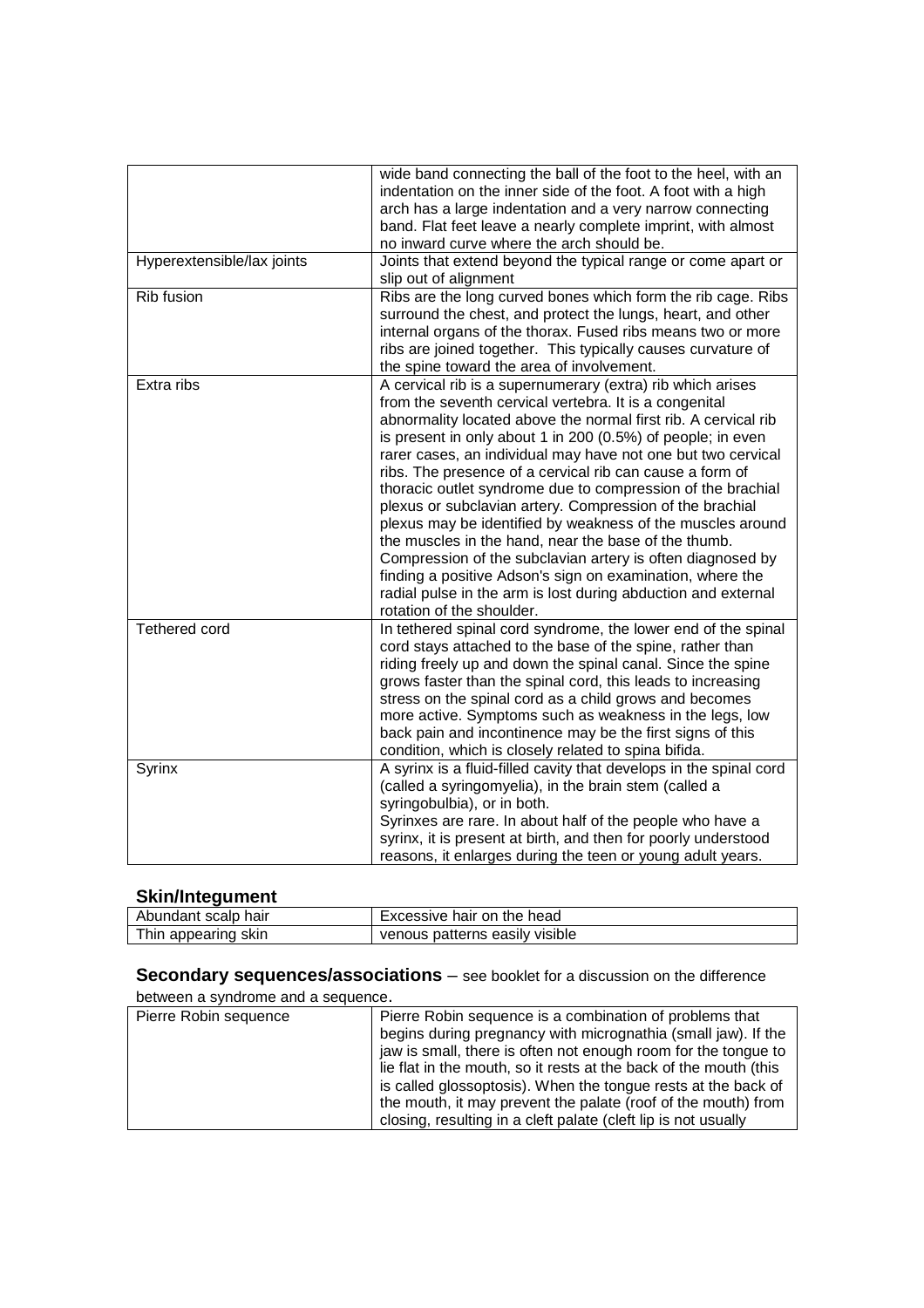|                                 | associated with Pierre Robin).<br>The falling back of the tongue may cause choking episodes<br>and feeding and breathing difficulties, especially when the<br>child sleeps.<br>In summary Pierre Robin sequence consists of:<br>• Very small jaw with marked receding chin<br>• Large-appearing tongue in relation to jaw<br>• Jaw placed unusually far back in the throat<br>• High-arched palate<br>• Cleft soft palate<br>• Small opening in the roof of the mouth, which causes<br>choking                                                                                                                                                                                                                                                                                                                                                                                                                                                                                                                                                                 |
|---------------------------------|----------------------------------------------------------------------------------------------------------------------------------------------------------------------------------------------------------------------------------------------------------------------------------------------------------------------------------------------------------------------------------------------------------------------------------------------------------------------------------------------------------------------------------------------------------------------------------------------------------------------------------------------------------------------------------------------------------------------------------------------------------------------------------------------------------------------------------------------------------------------------------------------------------------------------------------------------------------------------------------------------------------------------------------------------------------|
|                                 | • Natal teeth (teeth appearing when the baby is born)                                                                                                                                                                                                                                                                                                                                                                                                                                                                                                                                                                                                                                                                                                                                                                                                                                                                                                                                                                                                          |
| DiGeorge sequence               | This is a congenital absence of the thymus and parathyroid<br>glands, along with conotruncal heart defects. This anomaly<br>leads to increased risk of infections (immune deficiency), low<br>blood calcium (hyopcalcemia), and delayed development.<br>The most common immunodeficiency in DiGeorge sequence<br>patients is defects in T-cell production due to insufficient<br>thymic tissue. However, because T-lymphocytes are<br>important in regulating antibody responses, DiGeorge<br>sequence is no longer regarded as a pure deficiency of<br>cellular immunity but also a form of variable-combined<br>immunodeficiency.                                                                                                                                                                                                                                                                                                                                                                                                                            |
| Potter sequence                 | Potter's sequence is one of several serious or fatal kidney<br>abnormalities such as bilateral renal agenesis (BRA), renal<br>hypoplasia, polycystic or multicystic kidney diseases or<br>obstruction of the urinary tract, In Potter sequence the baby's<br>kidneys do not develop in the first few weeks of life in the<br>womb. The baby's kidneys are essential for the production<br>of amniotic fluid in the womb. If there are no or<br>underdeveloped kidneys, there is little (oligohydramnios) or<br>no amniotic fluid (anhydramnios) to expand the womb<br>around the baby and to allow the baby to grow and move.<br>The womb remains small and in its confined space the<br>baby's lungs cannot develop properly. Many babies with<br>Potter sequence are stillborn. In those who are born alive,<br>the immediate cause of death is failure to breathe<br>(respiratory failure) due to underdeveloped (hypoplastic)<br>lungs, usually one or two days after delivery. Even if this<br>problem is treated the baby cannot survive without kidney. |
| <b>CHARGE</b> association       | This anomaly is characterized by the presence of coloboma<br>or choanal atresia and three of the following defects:<br>congenital heart disease, nervous system anomaly or mental<br>retardation, genital abnormalities, ear abnormality or<br>deafness. If both coloboma and choanal atresia are both<br>present, only two of the additional (minor) abnormalities are<br>needed for diagnosis.                                                                                                                                                                                                                                                                                                                                                                                                                                                                                                                                                                                                                                                               |
| Holoprosencephaly (single case) | Holoprosencephaly is a disorder caused by the failure of the<br>prosencephalon (the embryonic forebrain) to sufficiently<br>divide into the double lobes of the cerebral hemispheres.<br>The result is a single-lobed brain structure and severe skull<br>and facial defects. In most cases of holoprosencephaly, the<br>malformations are so severe that babies die before birth. In<br>less severe cases, babies are born with normal or near-                                                                                                                                                                                                                                                                                                                                                                                                                                                                                                                                                                                                               |